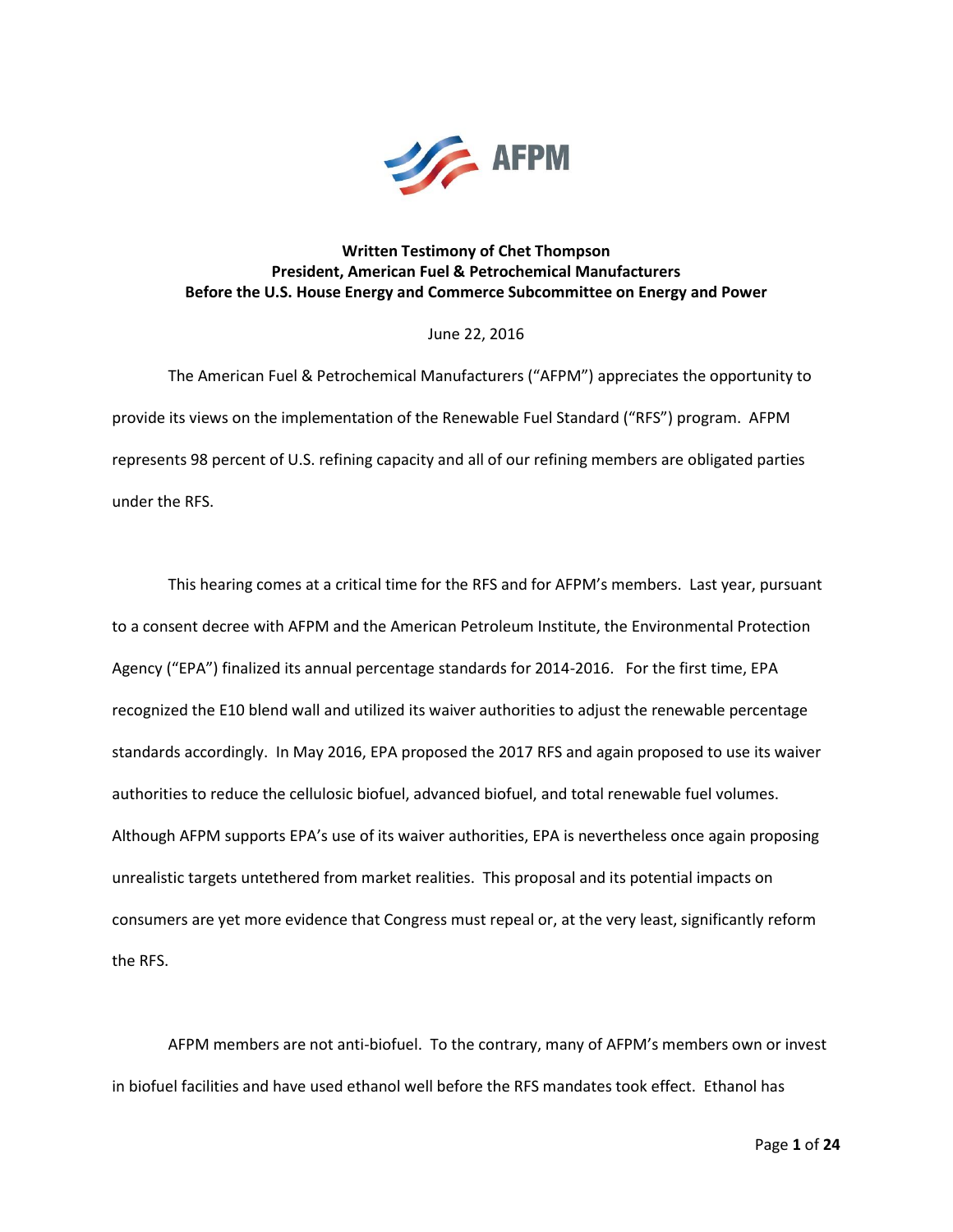positive blending properties and would still be widely used even if Congress repeals the mandates. AFPM members are, however, anti-mandates, oppose limiting consumer choice, and oppose propping up some interests at the expense of others. AFPM believes that consumers and the free-market should decide which fuels are used in the marketplace—not the federal government. The following testimony discusses issues with the RFS generally and then highlights our concerns with EPA's 2017 proposed rule, which are indicative of the core problems with the program.

# **I. U.S. Energy Markets are Very Different than in 2005 and 2007, Affecting both the Justifications for the RFS and the Feasibility of the RFS**

The RFS was implemented through two statutes. The first was the Energy Policy Act of 2005 ("EPACT"), which required U.S. consumers to use 7.5 billion gallons of biofuels by 2012.<sup>1</sup> Two years later, Congress enacted the Energy Independence and Security Act of 2007 ("EISA"), which significantly expanded the RFS ("RFS2") by effectively requiring the consumption of 36 billion gallons of biofuels by 2022.<sup>2</sup> The stated purposes of the RFS program were twofold: (1) to move the United States to greater energy independence; and (2) to reduce greenhouse gas emissions from the transportation sector. More than a decade after enactment, U.S. domestic energy production is near an all-time high, with little or no assistance from the RFS, and the notion that the RFS is better for the environment is at best debatable, and questioned by many. In other words, the original premises for the RFS no longer hold true.

RFS2 includes four "nested" mandates. Of the 36 billion gallons, 21 billion were intended to be advanced biofuels, which in turn was to be comprised of at least 16 billion gallons of cellulosic biofuel

 $1$  Energy Policy Act of 2005, Pub. L. No. 109-58 (2005).

 $2$  42 U.S.C. §7545(o).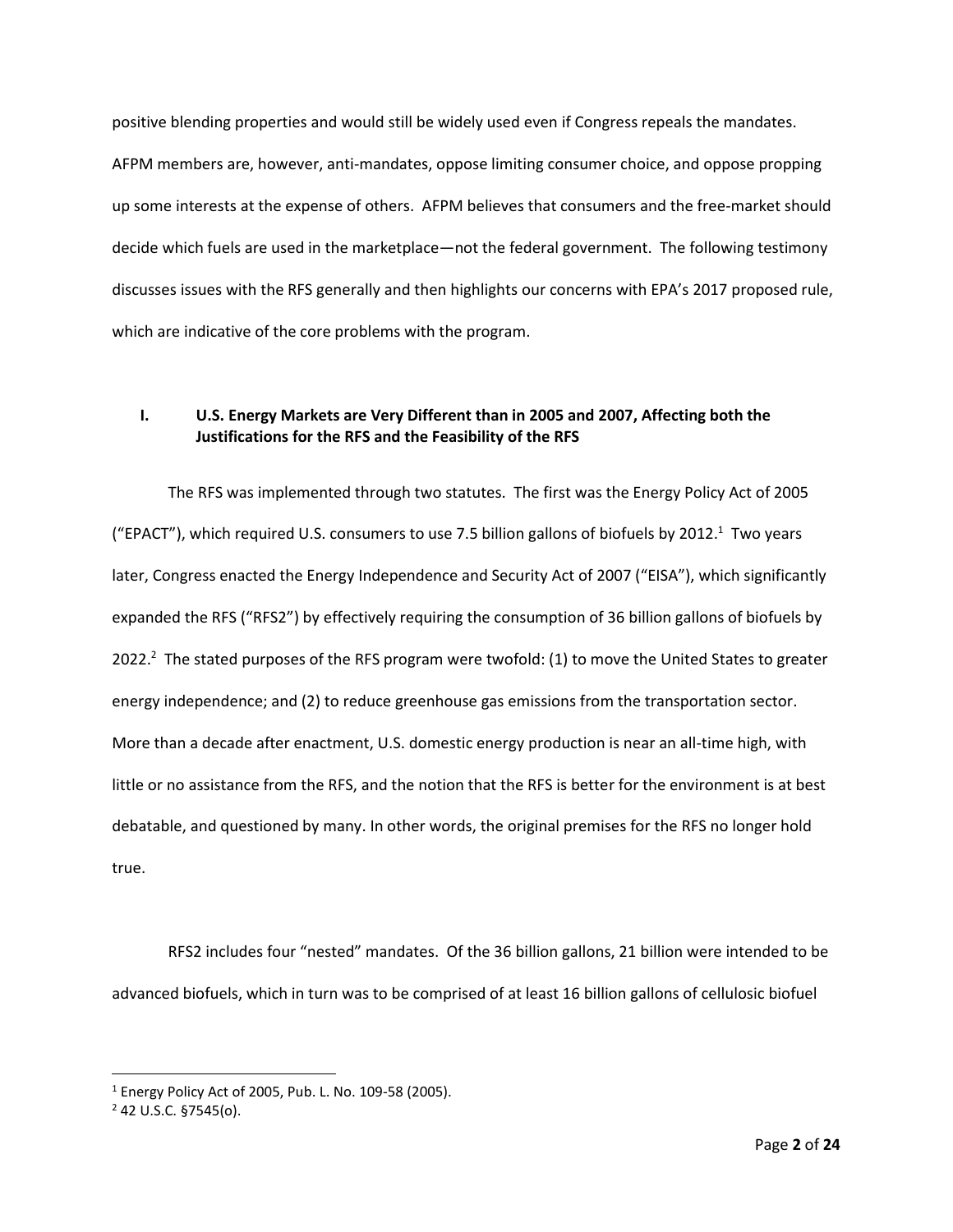and 1 billion gallons of biomass-based diesel. The remaining 15 billion gallons can be filled by any qualifying biofuel, but is colloquially known as the "conventional biofuel mandate" or "corn ethanol mandate." Each year, EPA must translate the aggregated volumes into percentage standards that obligated parties use to determine their individual compliance obligation, or renewable volume obligations ("RVOs").

EPA created the Renewable Identification Number (RIN) system as the mechanism for obligated parties to demonstrate compliance with their RVOs. In the RFS1 rulemaking, EPA identified several advantages to having a RIN-based system, including verification of renewable fuel production, real-time RIN trading to provide compliance certainty, ensuring the ability of renewable fuel to be produced, distributed, and blended "*where economic* to do so" (emphasis added), and reduction in doublecounting of renewable fuel claimed for compliance.<sup>3</sup> EPA described the RIN-based trading program as "an essential component of the RFS program, ensuring that every obligated party can comply with the standard while providing the flexibility for each obligated party to use renewable fuel in the most economical ways possible."<sup>4</sup> The RIN-based system was recognition that some refiners would have access to terminal blending facilities and others would not. RINs allow for trading that would ensure the RFS volume standards could be met without requiring wholesale changes to the fuel distribution infrastructure. In promulgating the RFS2 implementation rules, EPA reiterated its reasoning for utilizing the RIN-based system, emphasizing yet again that the RFS was not intended to change the existing system of fuel distribution and blending, despite claims to the contrary. EPA discussed its adoption of a RIN-based system as:

<sup>&</sup>lt;sup>3</sup> Regulation of Fuels and Fuel Additives: Renewable Fuel Standard Program 72 Fed. Reg. 23900, 23908 (May 1, 2007) [hereinafter "RFS1 Final Rule"].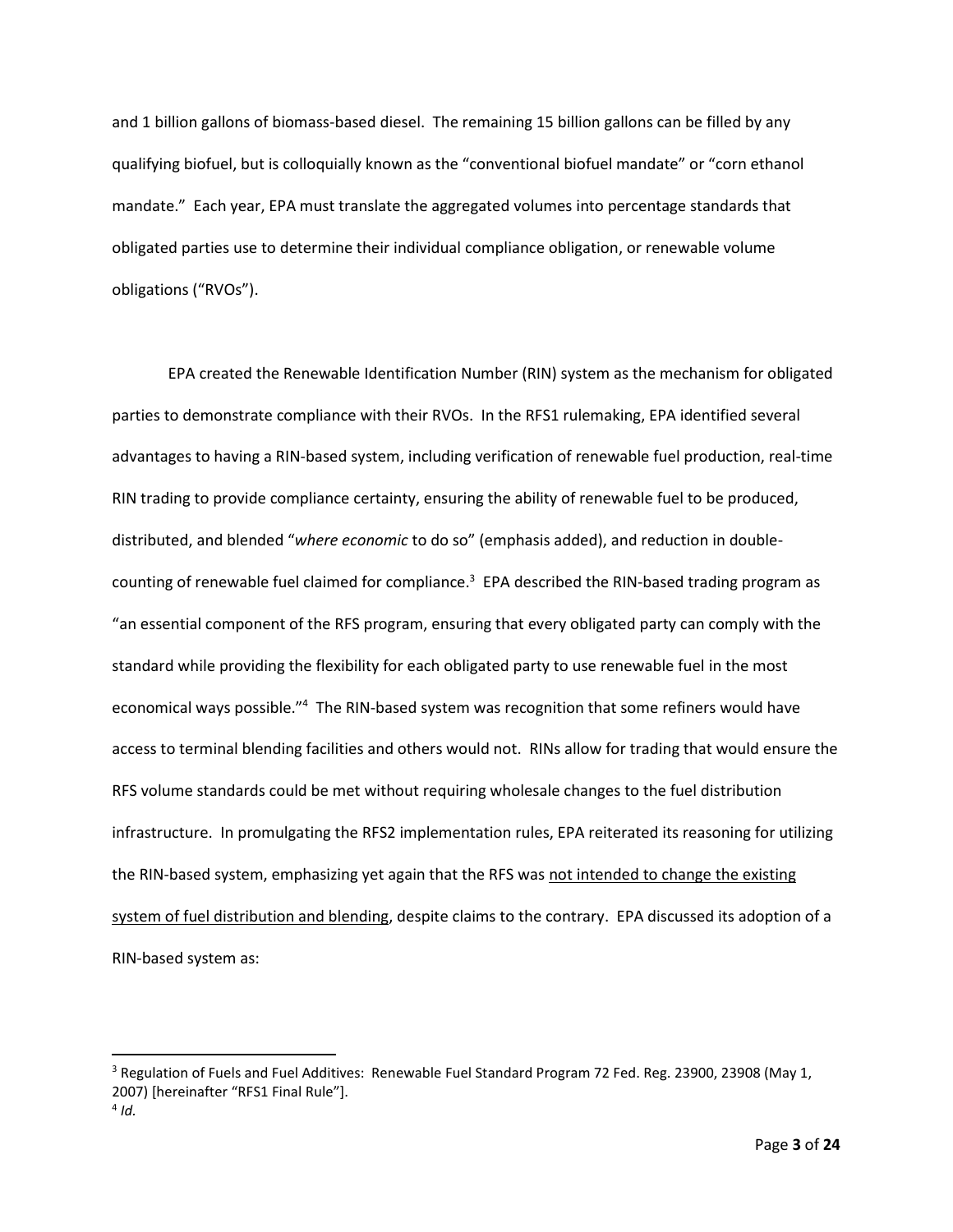[f]or compliance and credit purposes as the one which met our goals of being straightforward, maximizing flexibility, ensuring that volumes are verifiable, and *maintaining the existing system of fuel distribution and blending*. RINs represent the basic framework for ensuring that the statutorily required volumes of renewable fuel are used as transportation fuel in the U.S. *Since the RIN-based system generally has been successful in meeting the statutory goals*, we are maintaining much of its structure under RFS2" (emphasis added).<sup>5</sup>

Throughout its implementation of the RFS, EPA has continually reaffirmed its interpretation of the statute that the intent of Congress was to minimize costs, ensure flexibility, and maintain the existing system of fuel distribution and blending. EPA noted that its approach in RFS1 was predicated on the belief "that there would be an excess of RINs at low cost" and that the "ability of RINs to be traded freely between any parties once separated from renewable fuel would provide ample opportunity for parties who were in need of RINs to acquire them from parties who had excess."<sup>6</sup> RINs were merely intended to serves as a compliance mechanism; there is no evidence in the legislative and regulatory history of the RFS that RINs were intended to function as a tool to spur investment or to compel refining companies to subsidize gasoline marketers and retailers for mid-level ethanol blends or E85 sales.

Despite the enormous incentive the RFS provides, commercially available advanced and cellulosic biofuels have failed to materialize in significant volumes. During a Senate Environment and Public Works Committee hearing in February 2016, the Energy Information Administration ("EIA") testified that the RFS volume targets will not be met by 2022, and the shortfall is projected at 18 billion credits, virtually entirely within the advanced biofuels category.<sup>7</sup> Last year, corn ethanol accounted for

<sup>&</sup>lt;sup>5</sup> Regulation of Fuels and Fuel Additives: Changes to Renewable Fuel Standard Program 75 Fed. Reg. 14670, 14684 (March 26, 2010) [hereinafter "RFS2 Final Rule"].

<sup>6</sup> Regulation of Fuels and Fuel Additives: Changes to Renewable Fuel Standard Program74 Fed. Reg. 24904, 24963 (proposed May 26, 2009) [hereinafter "RFS2 Proposed Rule"].

<sup>7</sup> *Oversight of the Renewable Fuel Standard: Hearing before S. Comm. on Environment and Public Works*, 114th Cong. (2016) (Testimony of Howard Gruenspect, Deputy Administrator, Energy Information Administration) [hereinafter "EIA Testimony"].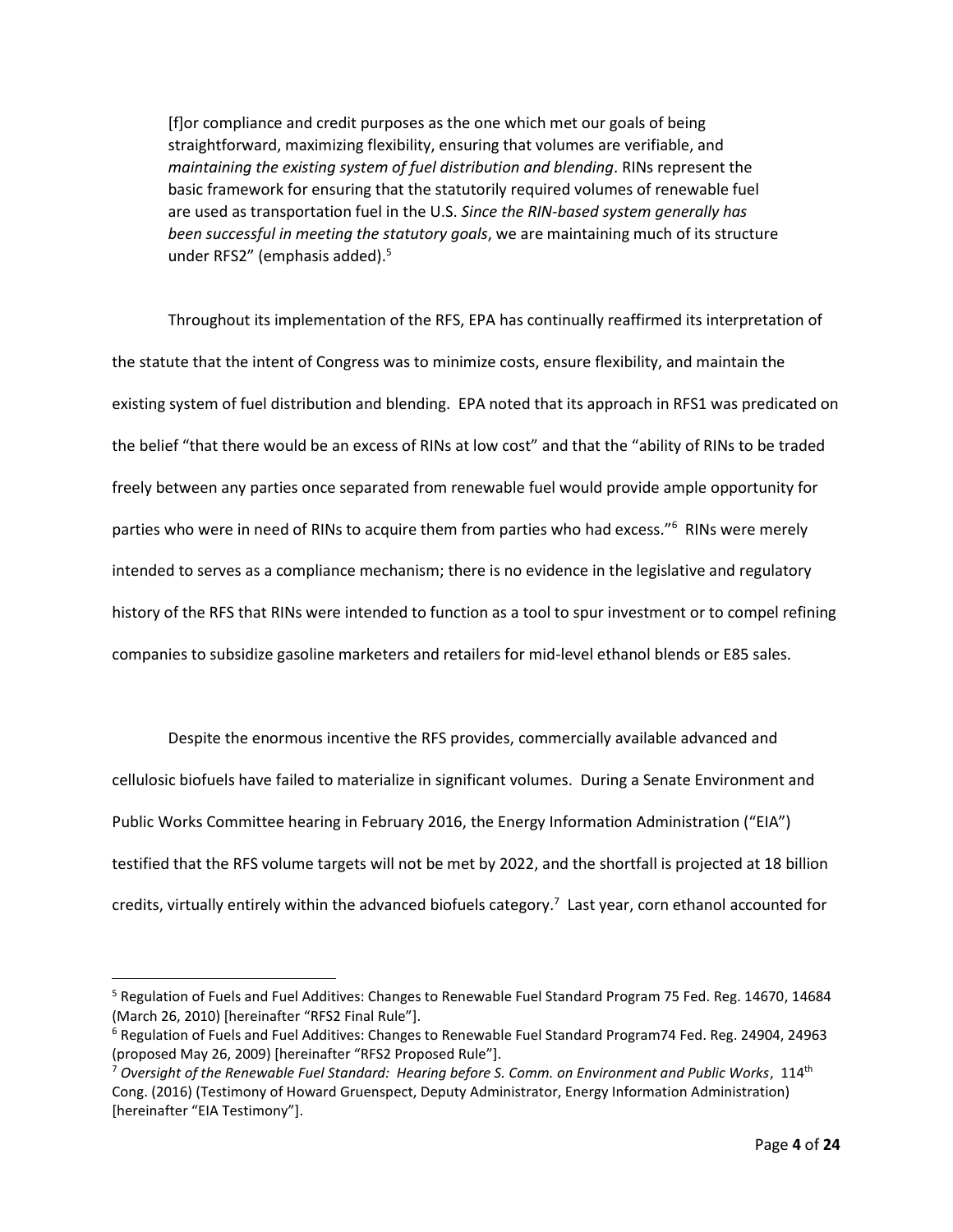80 percent of biofuel production. The balance was filled primarily by biomass-based diesel and renewable diesel. In fact, only 2.2 million gallons of liquid cellulosic biofuels were produced in the U.S. last year. This fact is important, because it demonstrates that corn ethanol and biodiesel are currently the only real options to comply with growing mandates, and each have significant market barriers that EPA is either ignoring or downplaying.

In addition to the reliance on corn ethanol and biodiesel brought on by the failure of drop-in biofuels to materialize, the gasoline market has also changed. More specifically, the U.S. is using less gasoline than Congress envisioned when it enacted the RFS program and mandated biofuel volumes, and EIA projects that domestic gasoline demand will drop further in the coming years. When Congress debated and enacted RFS2, the EIA projected gasoline demand would continue to rise each year. However, a number of factors have reversed that trend, including increased new vehicle efficiency standards and changes in Americans' driving habits. In 2007, EIA projected that the U.S. would consume 159 billion gallons of gasoline in 2016. It now forecasts demand of 142 billion gallons—a 10 percent decrease.<sup>8</sup> EIA has reduced its demand projection for 2022 by 23 percent compared to its 2007 forecast (from 172 billion gallons to 132 billion gallons)(see figure 1). For obligated parties, this means there is an increasingly smaller gasoline pool into which to blend increasing volumes of mandated biofuels. As discussed below, this conflict has led to the onset of the E10 blend wall.<sup>9</sup>

<sup>8</sup> EIA Short Term Energy Outlook (June 2016).

<sup>&</sup>lt;sup>9</sup> The E10 blend wall is reached when all gasoline contains 10 percent ethanol.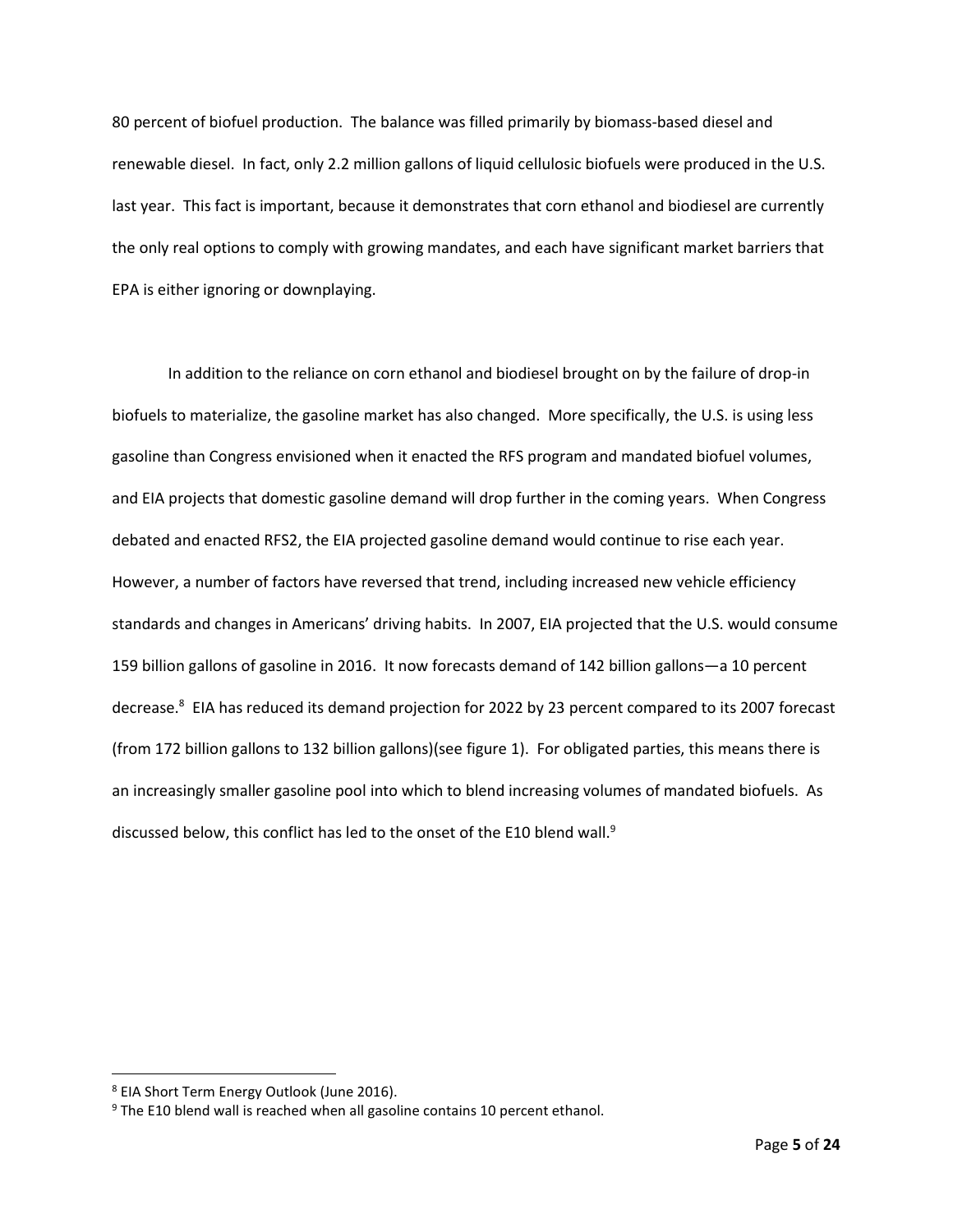



The U.S. has undergone a seismic shift in domestic energy production since 2007 undermining one of the main objectives of the RFS program. Indeed, the U.S. produced 9.4 million barrels per day of crude oil in 2015, the highest domestic production since 1972. As a result of increased domestic crude oil production, gross U.S. crude oil imports have dropped by 30 percent since 2007. Additionally, in contrast to popular belief, of U.S. crude oil imports, only 30 percent come from OPEC countries—the rest comes from non-OPEC nations, mostly Canada and Mexico. In fact, Canada alone accounted for nearly 40 percent of U.S. crude oil imports in 2015. The fact is that the conversation of energy security has gone from one of energy scarcity in 2007 to one of abundance in 2016. According to EIA, the RFS played only a small part in this shift.<sup>10</sup> The vast majority is the result of innovation in domestic crude oil production techniques.

<sup>&</sup>lt;sup>10</sup> EIA Testimony at 5-6 ("biofuels volumes in response to the RFS program have played only a small part in reducing projected net import dependence given the expectation of continued use of ethanol as an octane and volume source independent of RFS program requirements.").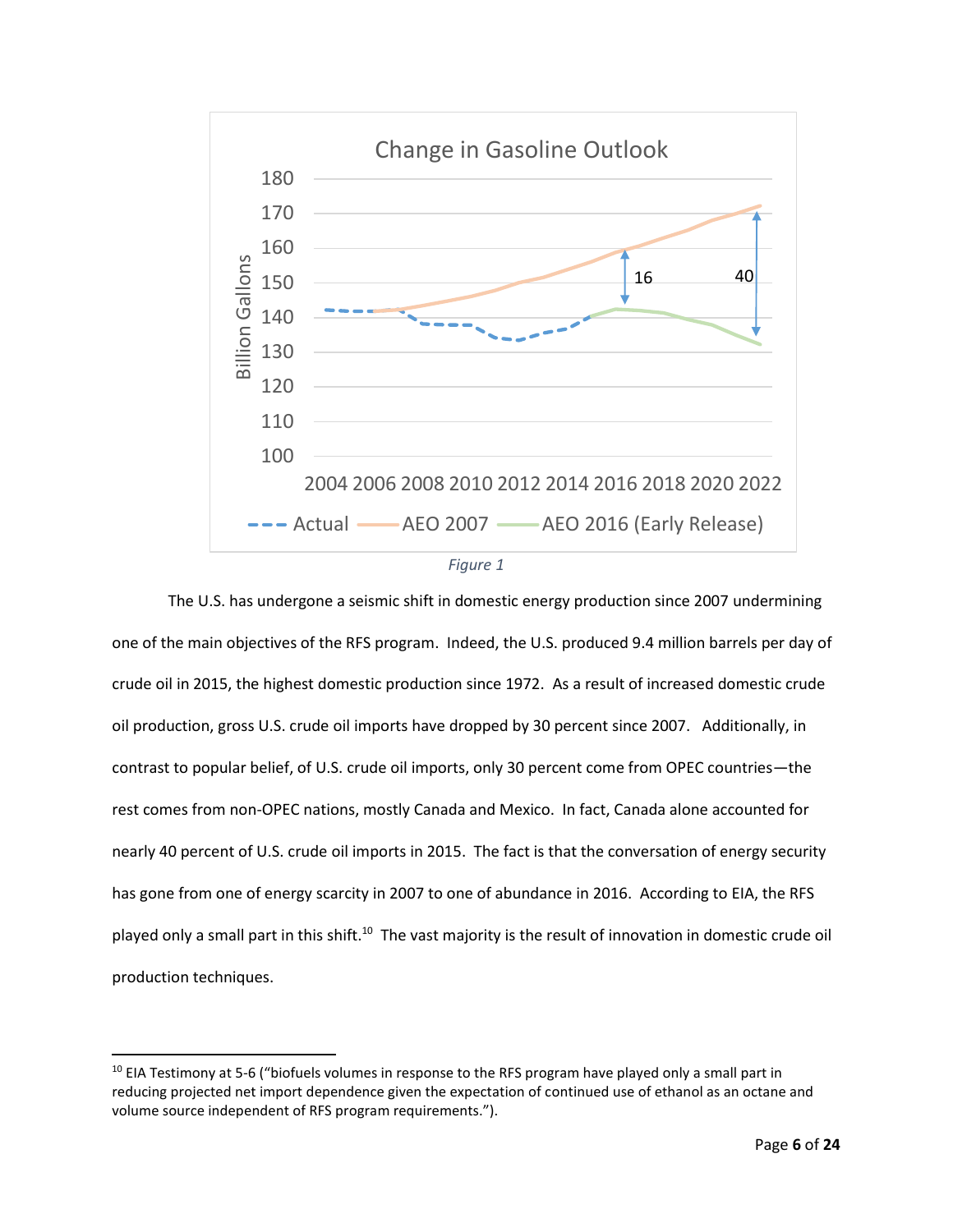The other stated goal of the RFS program, the reduction of GHGs and other environmental benefits, also is not being realized. In 2011, the National Academies of Science ("NAS") reviewed the RFS, and concluded that "RFS2 may be an ineffective policy for reducing global GHG emissions because the effect of biofuels on GHG emissions depends on how the biofuels are produced and what land-use or land-cover changes occur in the process."<sup>11</sup> In addition to the marginal GHG impacts, EPA also examined other environmental impacts, including on criteria pollutants and both water quality and quantity. EPA found that the RFS is projected to increase emissions and "lead to increases in population-weighted average ambient PM and ozone concentrations."<sup>12</sup> NAS put a finer point on its findings, stating "[t]hose projected air-quality effects from ethanol fuel would be more damaging to human health than those from gasoline use.<sup>"13</sup> In addition to air quality impacts, biofuels can have a significant impact on water use. NAS found that "consumptive water use over the life cycle of corngrain ethanol is higher than petroleum-based fuels even if the biofuels are produced from non-irrigated crops."<sup>14</sup> Although NAS warned that there is significant variability in results depending on regional characteristics, production methods, and other factors, it is important that Congress recognize that there is significant and ongoing scientific debate about whether the RFS worsens the environment.<sup>15</sup>

<sup>&</sup>lt;sup>11</sup> National Research Council Comm. on Economic and Environmental Impacts of Increasing Biofuels Production, *Renewable Fuel Standard: Potential Economic and Environmental Effects of U.S. Biofuels Policy* (National Academies 2011)[hereinafter "NAS Report"].

<sup>12</sup> *Id.* at 206, citing RFS2 Final Rule Regulatory Impact Analysis.

<sup>13</sup> *Id.* at 246.

 $14$  *Id.* 

<sup>15</sup> *See, e.g.*, House Comm. on Science, Space, and Technology Subcommittee on Environment and Subcommittee on Committee on Oversight, *Renewable Fuel Standard: A Ten Year Review of Costs and Benefits*, 114 Cong. (Nov. 3, 2015) (testimony of John M. DiCiccio, Research Professor, University of Michigan Energy Institute) ("The program has resulted in higher cumulative CO2 emissions than otherwise would have occurred and has also damaged the environment in many other ways. In summary, careful scientific analysis indicates that the lifecycle studies used to justify the RFS were flawed.").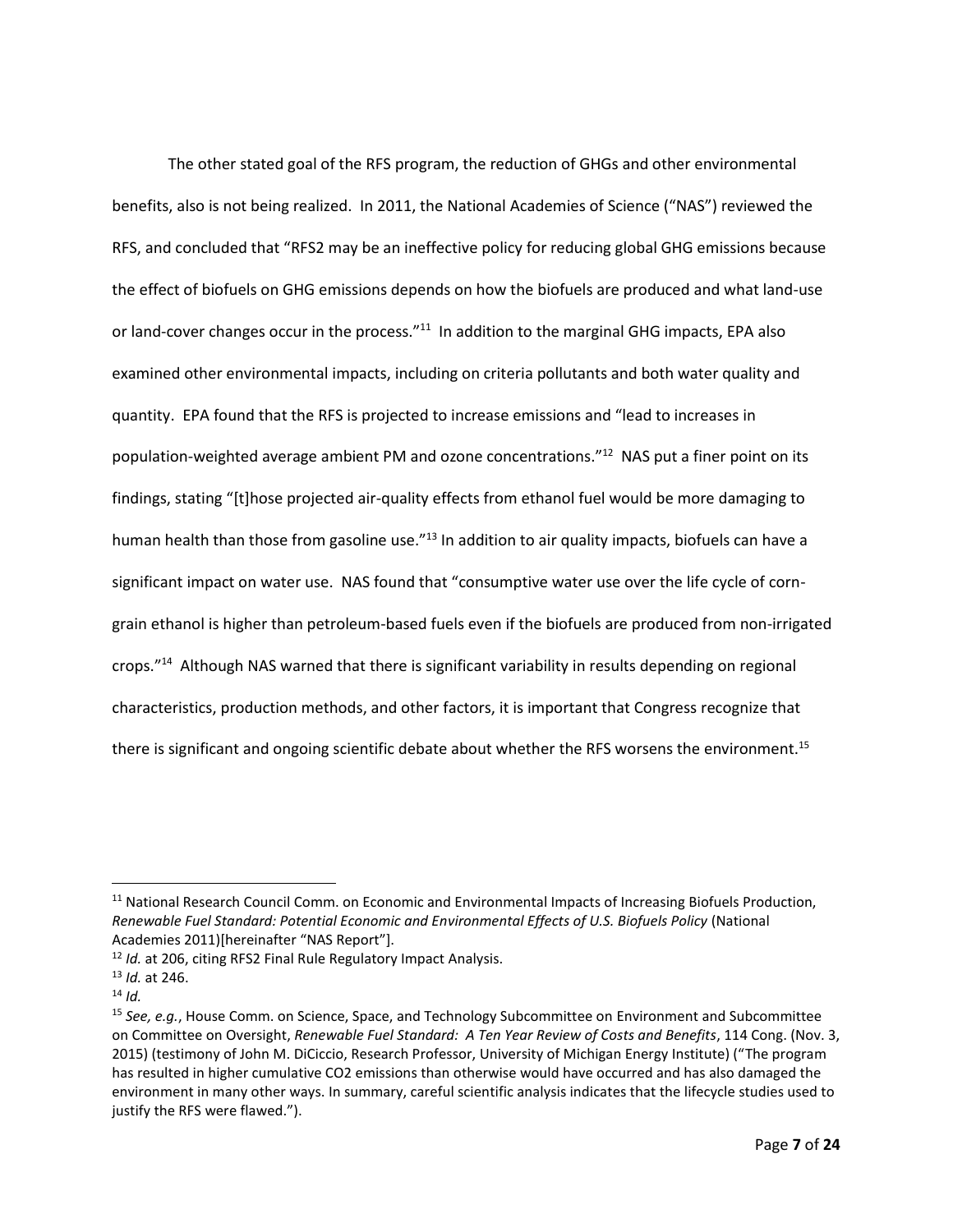In addition to the RFS' failure to meet its most basic goals, the program does not pass basic cost benefit analysis, even using EPA's own data. In 2014, the Government Accountability Office ("GAO") found that the net costs of the RFS, under EPA's own Regulatory Impact Analysis ("RIA"), would range from \$64.5-77.5 billion dollars after accounting for the infrastructure overhaul needed to distribute the statutory volumes of renewable fuels.<sup>16</sup> GAO also found that EPA did not quantify some adverse water quality effects, used murky discount rates, and ultimately did not even use the RIA in implementing the program. The foregoing discussion highlights the disconnect between Congress's original intent in enacting the RFS and the current realities after a decade of experience with the implementation. In addition to these core problems, EPA's 2017 proposed rule exemplifies the problems with the annual implementation of the program.

#### **II. EPA Correctly Recognizes the E10 Blend Wall, but Continues to Ignore Market Realities**

As previously discussed, U.S. gasoline demand has remained flat and is projected to decline in the coming years. For obligated parties, this means there is a smaller volume of gasoline into which to blend increasing volumes of renewable fuels. This situation has led to the onset of the blend wall, which is the maximum amount of ethanol that the gasoline market can absorb given market, technical, and infrastructure barriers.<sup>17</sup> AFPM is pleased that EPA has and continues to recognize the existence of the blend wall and that it is appropriate and necessary for it to use its statutory waiver authorities to adjust the annual ethanol mandates. However, the agency did not reduce the requirement enough to adequately address the inability of the fuel supply to handle greater biofuel volumes. The failure of the agency to waiver the volume sufficiently will create compliance and consumer challenges.

<sup>16</sup>Government Accountability Office, *Environmental Regulation: EPA Should Improve Adherence to Guidance for Selected Elements of Regulatory Impact Analysis*, GAO-14-519 (July 2014).

 $17$  The E10 blend wall is reached when all gasoline contains 10 percent ethanol.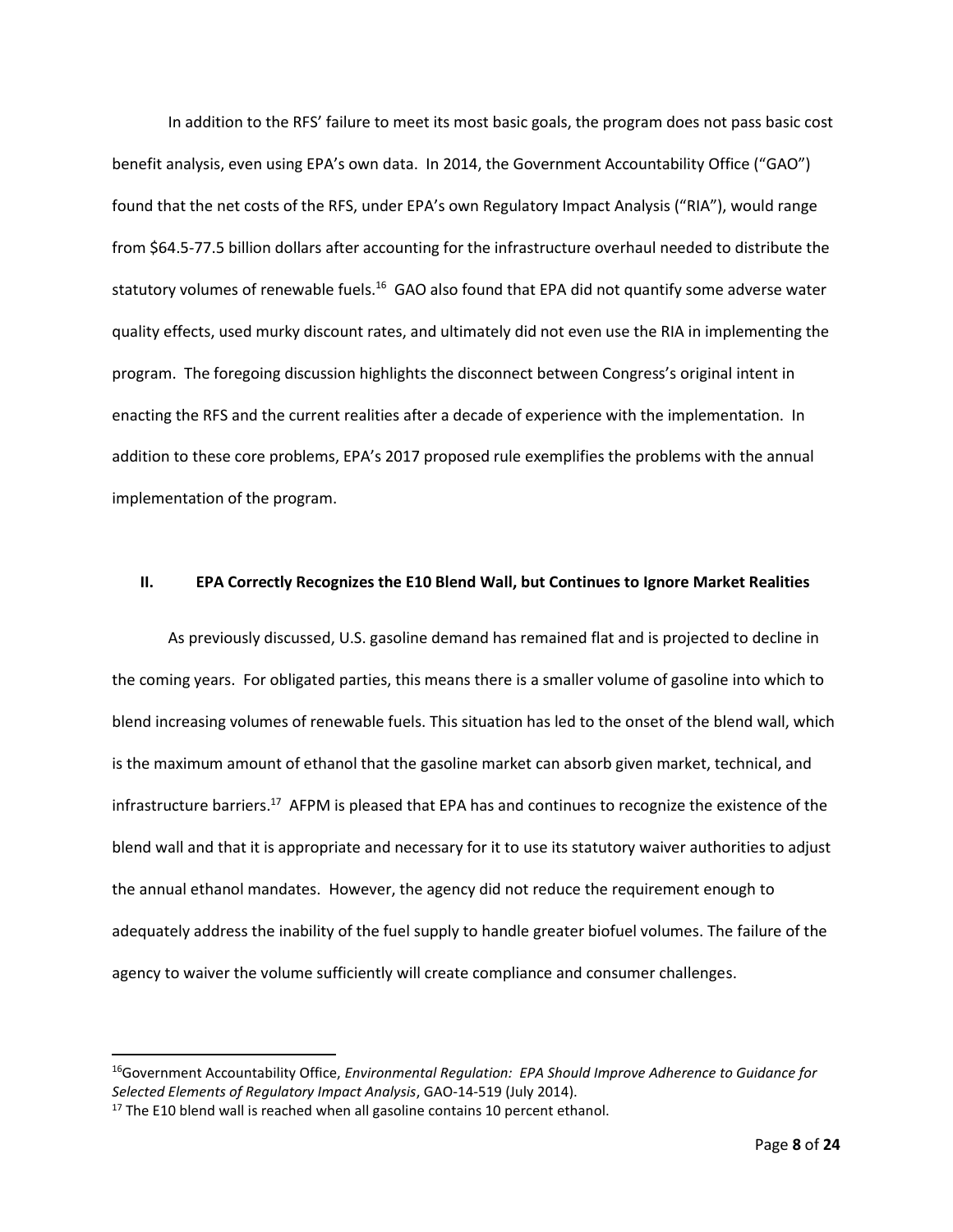The predominant gasoline-ethanol blend in commerce is 10 percent ethanol mixed into 90 percent gasoline ("E10"). Nearly all gasoline engines and infrastructure are designed and warrantied to handle no more than E10. As previously discussed, when Congress enacted EISA, EIA projected that the U.S. would consume 159 billion gallons of gasoline in 2016. Simple math shows that Congress believed the full 15 billion gallon conventional biofuel mandate would be capable of being consumed as E10, since 159 billion gallons would allow for 15.9 billion gallons of ethanol consumption. Unfortunately, given declining gasoline consumption, full adoption of E10 nationwide would only allow for 14.2 billion gallons of ethanol consumption this year. This highlights the need for EPA to exercise its waiver authority.

On May 31<sup>st</sup>, 2016 EPA proposed the renewable percentage standards for 2017. As a recognition that there are practical constraints on the amount of ethanol that can be used, EPA proposed to utilize its waiver authority "but only to the extent necessary to derive the applicable volume of total renewable fuel that reflects the maximum supply that can reasonably be expected to be produced and consumed by a market that is responsive to the RFS standards."<sup>18</sup> The table below summarizes the proposed volumes (billion):

|                   | 2016              | 2017        |             | 2018        |             |
|-------------------|-------------------|-------------|-------------|-------------|-------------|
|                   | <b>Final Rule</b> | <b>EISA</b> | <b>NPRM</b> | <b>EISA</b> | <b>NPRM</b> |
| <b>Total</b>      | 18.11             | 24          | 18.8        | 26          | N/A         |
| Advanced          | 3.61              |             |             | 11          | N/A         |
| <b>BBD</b>        | 1.9               | > 1.0       | $7*$        | > 1.0       | 2.1         |
| <b>Cellulosic</b> | 0.230             | 5.5         | 0.312       |             | N/A         |

Volumes shown as ethanol-equivalent RINs, except BBD, which is shown as physical gallons (multiply by 1.5 to convert to RINs) \*Finalized in the 2014-16 rulemaking.

<sup>&</sup>lt;sup>18</sup> Renewable Fuel Standard Program: Standards for 2017 and Biomass-Based Diesel Volume for 2018; Proposed Rule, 81 Fed. Reg. 34778, 34781-82 (proposed May 31, 2016).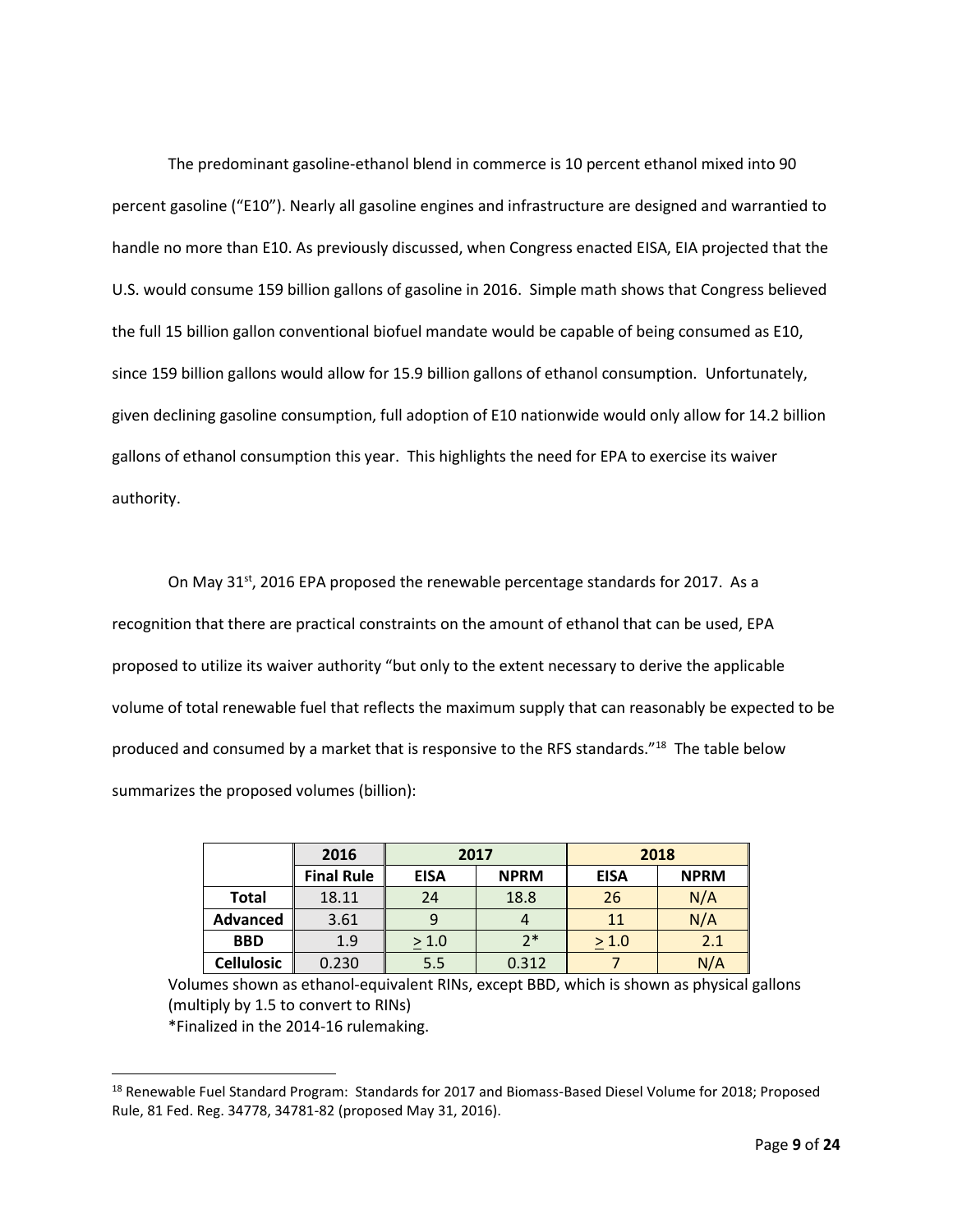In proposing the 2017 renewable percentage standards, EPA assumes that the market will consume 14.4 billion gallons of ethanol in 2017, an increase of 270 million gallons beyond the volume assumed by EPA for 2016 in the 2014-16 RFS final rule. EPA also assumed a consumption increase of 170 million gallons from 2015 to 2016. Additionally, EPA estimates that 400 million gallons of biomassbased diesel and renewable diesel would be used to meet the total renewable requirement over and above the aggressive ethanol, biomass-based diesel, and advanced biofuel requirements. Despite EPA's argument that its proposed volumes are reasonably achievable, it nevertheless relies on compliance pathways that have never been demonstrated in the real world.

# *A. EPA Drastically Over-Estimates the Amount of Ethanol-Free Gasoline (EO) that can be Removed from the Market*

EPA's proposed rule would reduce the market for ethanol-free gasoline (E0) to only 200 million gallons in both 2016 and 2017, despite the fact that EIA recently reported that E0 demand in 2015 reached 5.3 billion gallons.<sup>19</sup> This difference in E0 demand is significant when faced with the blend wall. If E0 demand holds steady around 5 billion gallons, that means EPA is overestimating the amount of ethanol that can be consumed by at least 500 million gallons. It would require 700 million gallons of E85 to be used in 2017 to offset 5 billion gallons of E0 demand. As described in more detail below, the market for E85 in 2015 only reached 87 million gallons. Ethanol-free gasoline is currently offered at approximately 10,000 stations nationwide, $^{20}$  compared to fewer than 3,500 E85 stations.<sup>21</sup>

Congress should not underestimate the impact this proposal has on consumers. Despite the fact that most engines are capable of utilizing E10, many consumers nevertheless prefer E0 for any

 $\overline{a}$ 

<sup>&</sup>lt;sup>19</sup> Energy Information Administration, Almost all U.S. gasoline is blended with 10% ethanol, Today in Energy (May 4, 2016) http://www.eia.gov/todayinenergy/detail.cfm?id=26092.

<sup>&</sup>lt;sup>20</sup> PURE-GAS.ORG, Pure-gas.org (2016).

<sup>&</sup>lt;sup>21</sup> DOE Alternative Fuels Data Center shows about 3100 station, while E85prices.com indicates almost 3500.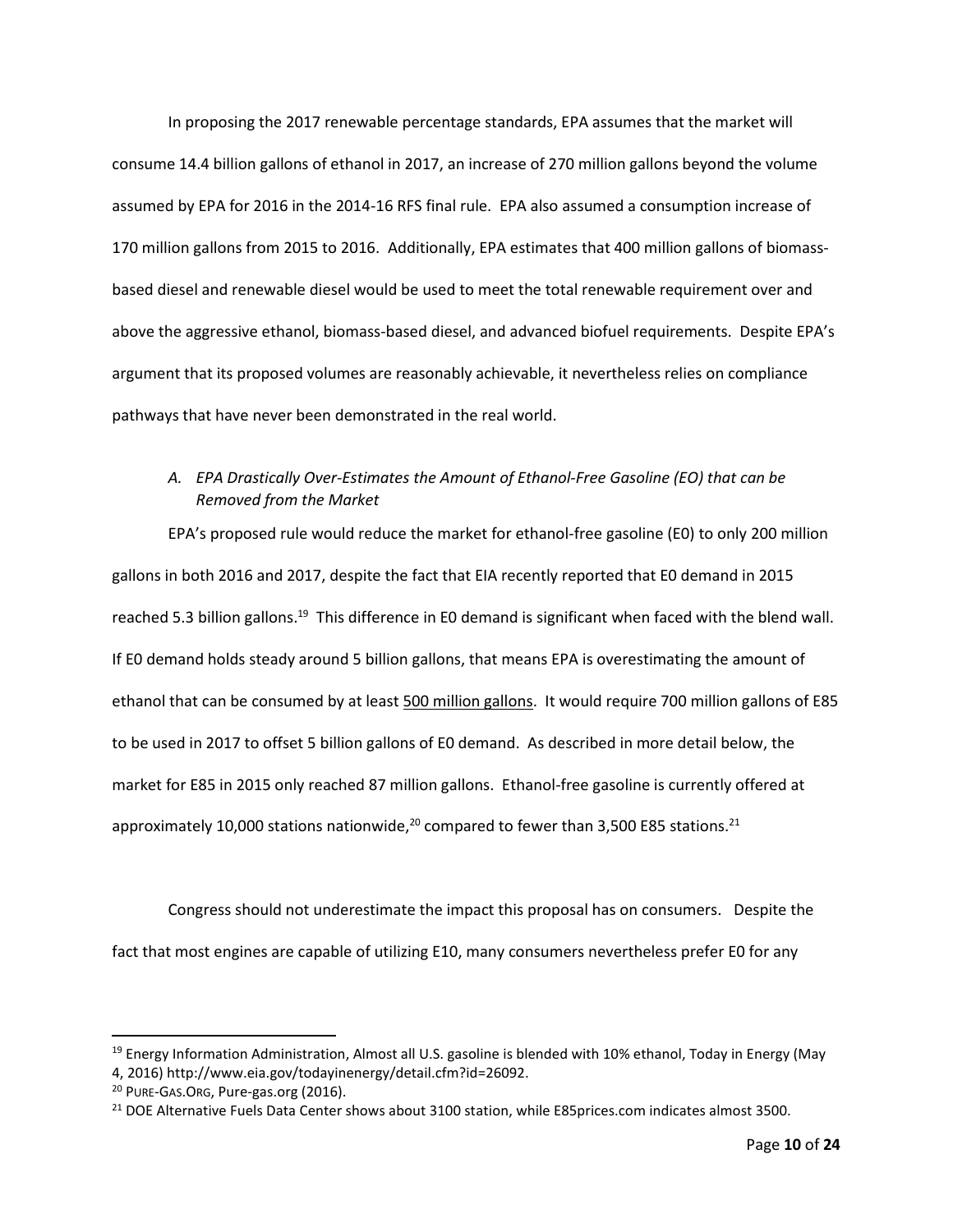number of factors. This is particularly true of boaters, but retailers report consumer demand for lawn equipment, motorcycles, and "anything with a small engine."<sup>22</sup>

### *B. EPA Drastically Over-Estimates the Amount of E85 that Consumers will Use*

In addition to underestimating the amount of E0 demand, EPA's 2017 proposal overestimates E85 demand. EPA continues to use estimates for historical E85 demand that are not reflected in EIA data. For instance, EPA performs a stochastic analysis of E85 data from five states and from proprietary data from only 200 stations. As a result, EPA estimates that 166 million gallons of E85 were sold in the U.S. in 2015, while EIA's data indicate only 87 million gallons. It is widely accepted that Minnesota is among the most developed E85 markets in the U.S. Yet in 2015, the Minnesota Department of Commerce showed a 13 percent decline in E85 sales compared to 2014, despite (1) E85 being priced, on average, at a 21 percent discount or more to E10 in 8 of the 12 months, and (2) station counts increasing throughout the year.<sup>23</sup> Even if EPA is correct that 166 million gallons of E85 were sold in 2015, the agency's proposed 2017 compliance scenarios nevertheless show E85 varying from potentially 200-600 million gallons. The volumes would have to be even higher if EPA's estimates for E0 demand or biodiesel production prove wrong, which we believe is the case.

There are many reasons that E85 usage and demand are low. First, there are only between 3100 and 3500 retail stations offering E85, representing about 2 percent of U.S. retail stations. Further, only 7 percent of vehicles are Flex-Fuel Vehicles that can handle E85.<sup>24</sup> Finally, there is low consumer acceptance of E85. This can be attributed to a number of factors, including that gasoline contains 50

<sup>22</sup> *see* Ryck Lydecker, Could Ethanol-Free Gas Evaporate?, BoatUS Magazine (Dec. 2015)("But given the choice, boaters will fuel up with the ethanol-free gasoline in the places where they can find E0, even at an extra 30 cents a gallon, as at the Chinook Country Store. 'That's all we run, non-ethanol gas," says Kathy Whiteman, store manager. "People want it for their boats, of course, but also for their weed eaters, four-wheelers, motorcycles. Anything with a small engine.'").

<sup>23</sup> EIA Testimony, *supra* note 7 at 5.

<sup>24</sup> Minn. Dept. of Commerce, *2015 Minnesota E85 + Mid-Blends Station Report* (2015).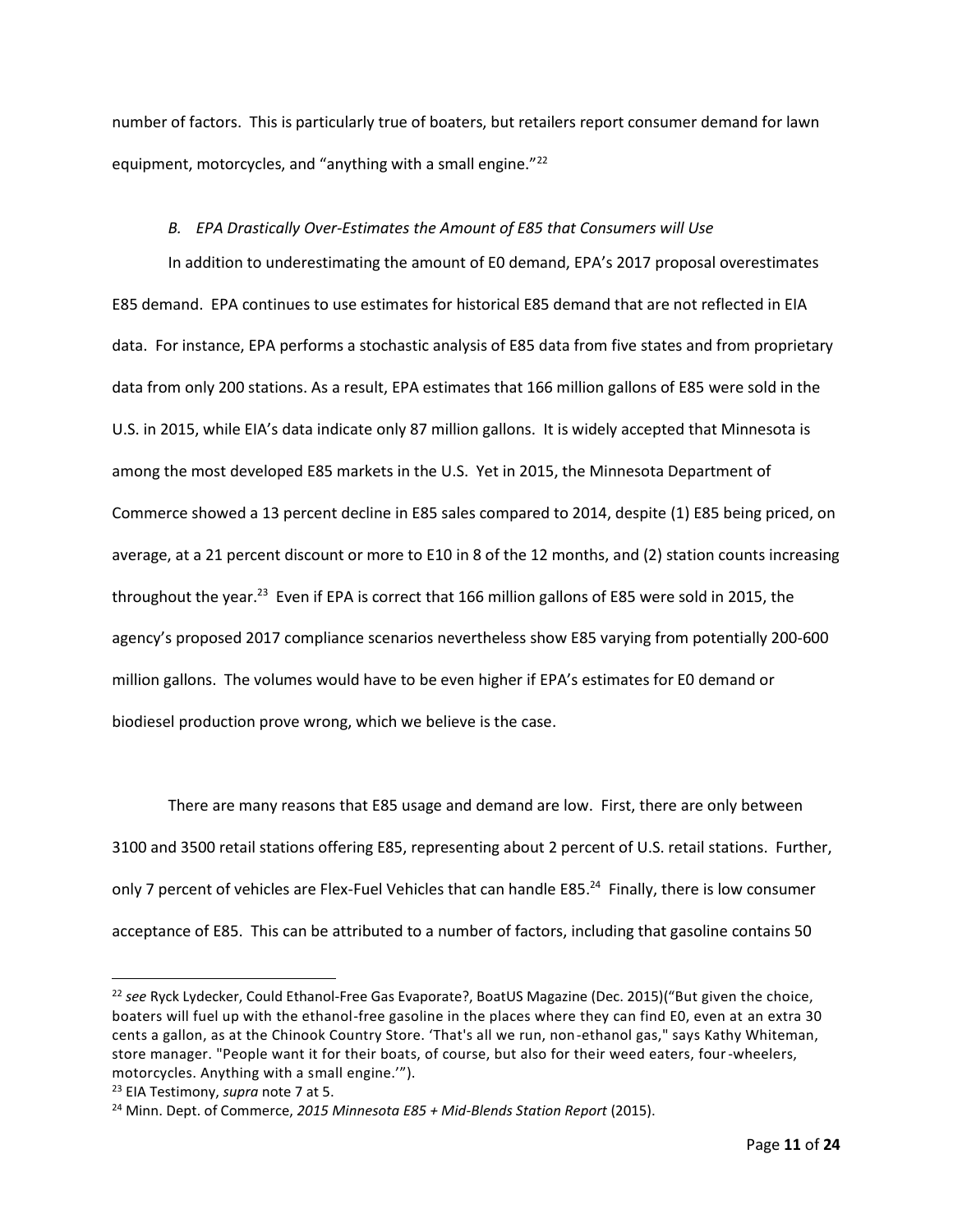percent more energy per gallon than ethanol—meaning that the higher the ethanol content in fuel, the worse gas mileage one gets. As a result, consumers can pay more money to drive the same distance, and have to fill up more often.

Because of low consumer acceptance and the high capital costs associated with installing E85 infrastructure, most retailers are reluctant to install E85 pumps. For instance, according to the Petroleum Marketers Association of America, "99 percent of existing [underground tanks] currently in the ground are not legally certified as compatible with ethanol blends higher than 10 percent."<sup>25</sup> This means that a retailer selling ethanol blends higher than 10 percent may be violating federal and state regulations, and likely the retailer's insurance policy. Installing the underground storage tank and associated dispensing equipment can cost as much as \$200,000 per station. As a result, station owners, who make an average of less than \$50,000 per year, are hesitant to expend significant resources on installing infrastructure for a fuel in which consumers have no demonstrated interest.

Most retail gas stations are independently owned and operated. Indeed, according to GAO, major integrated oil companies own less than 1 percent of retail stations. In addition, approximately 48 percent of retail fueling outlets are operated by independent businesses who do not sell gasoline under a brand owned or controlled by a refining company. Approximately 52 percent are owned by independent businesses who sell fuel under the brand of one of the major oil companies or refineries. These retailers sign a supply and marketing agreement with the supplier to sell fuel under the name of the supplier. According to the National Association of Convenience Stores ("NACS"), 59 percent of convenience stores selling fuel are single store operators, "so having a branded contract with a major

<sup>&</sup>lt;sup>25</sup> PMAA letter to Chr. Upton and Ranking Member Pallone (May 1, 2015).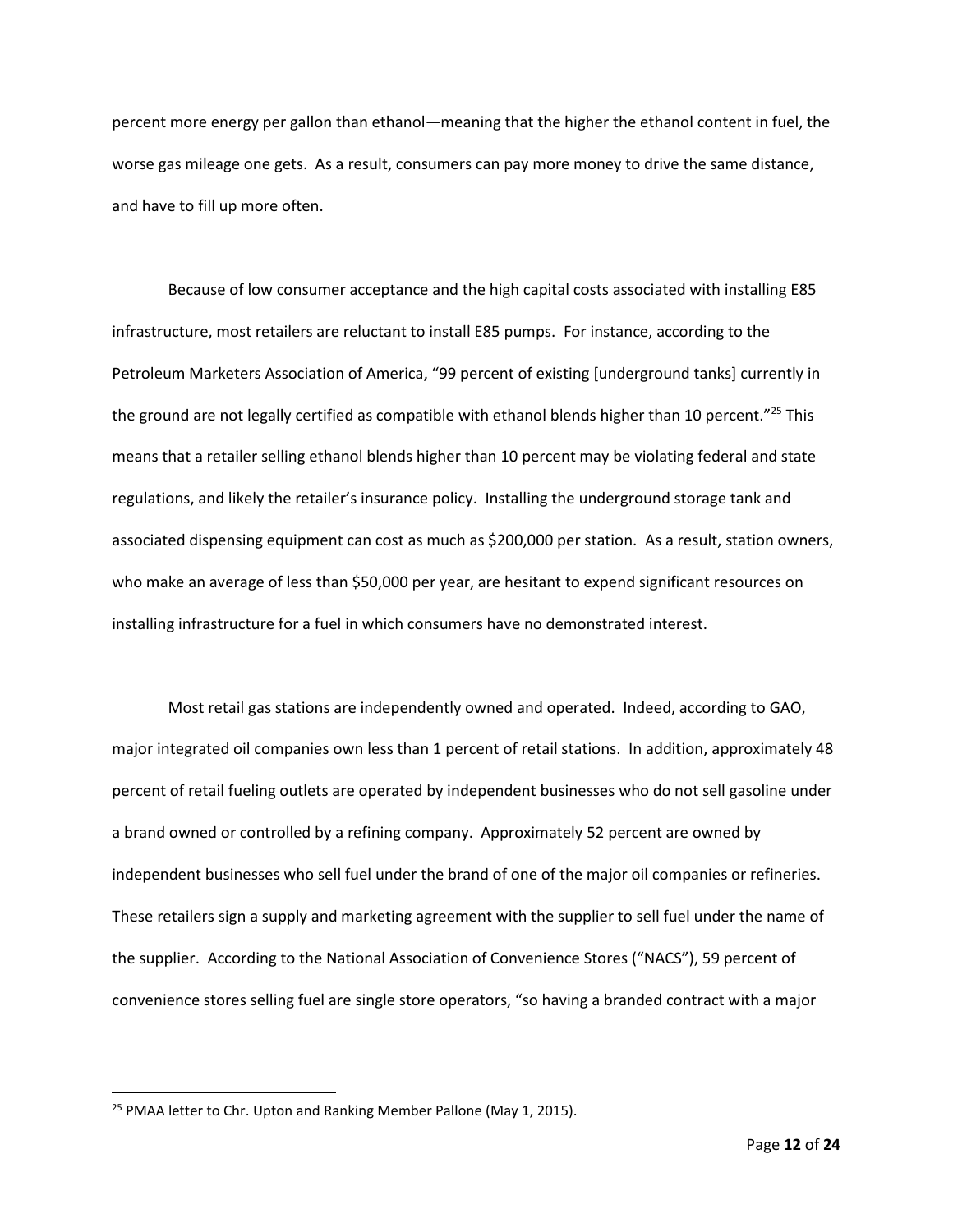refiner/supplier instantly provides a retailer with a familiar brand for their top product: motor fuels."<sup>26</sup> NACS reports that the benefits of being branded include not only the marketing benefits associated with a known brand, but also guaranteed fuel supply when supplies are tight and less exposure to the volatility in the wholesale gasoline market.

A retailer selling fuel under a franchise contract is obligated to sell a certain amount, maintain image requirements of the brand, and have purchase requirements from their supplier. But as a general matter, franchisees are free to sell higher ethanol blends. Nothing in the typical franchise agreement or anywhere else prohibits them from doing so. They merely need to make the necessary investment in equipment and infrastructure to sell the higher ethanol blends, and they are free to make these decisions based on their own competitive decisions and the demands of the marketplace.

Several laws protect the ability of franchisees to sell renewable fuels, including the Gasohol Consumption Act and the Petroleum Marketing Practices Act ("PMPA"). The PMPA in particular protects both franchisees and franchisors by ensuring that franchisors have two grades of gasoline being sold while barring a franchise agreement from preventing franchisees from carrying higher ethanol blends as a third grade of fuel. Thus, marketers are free to make the investments needed to store and sell higher ethanol blends.

Finally, nothing in the law or in the market prevents ethanol companies from buying retail stations or franchising their brands to sell E85. They likely choose not to enter the retail market because they recognize consumers have no interest in buying what they are selling.

<sup>&</sup>lt;sup>26</sup> 2016 NACS Retail Fuels Report at 4 (2016),

http://www.nacsonline.com/YourBusiness/FuelsCenter/Documents/2016/2016-Retail-Fuels-Report.pdf.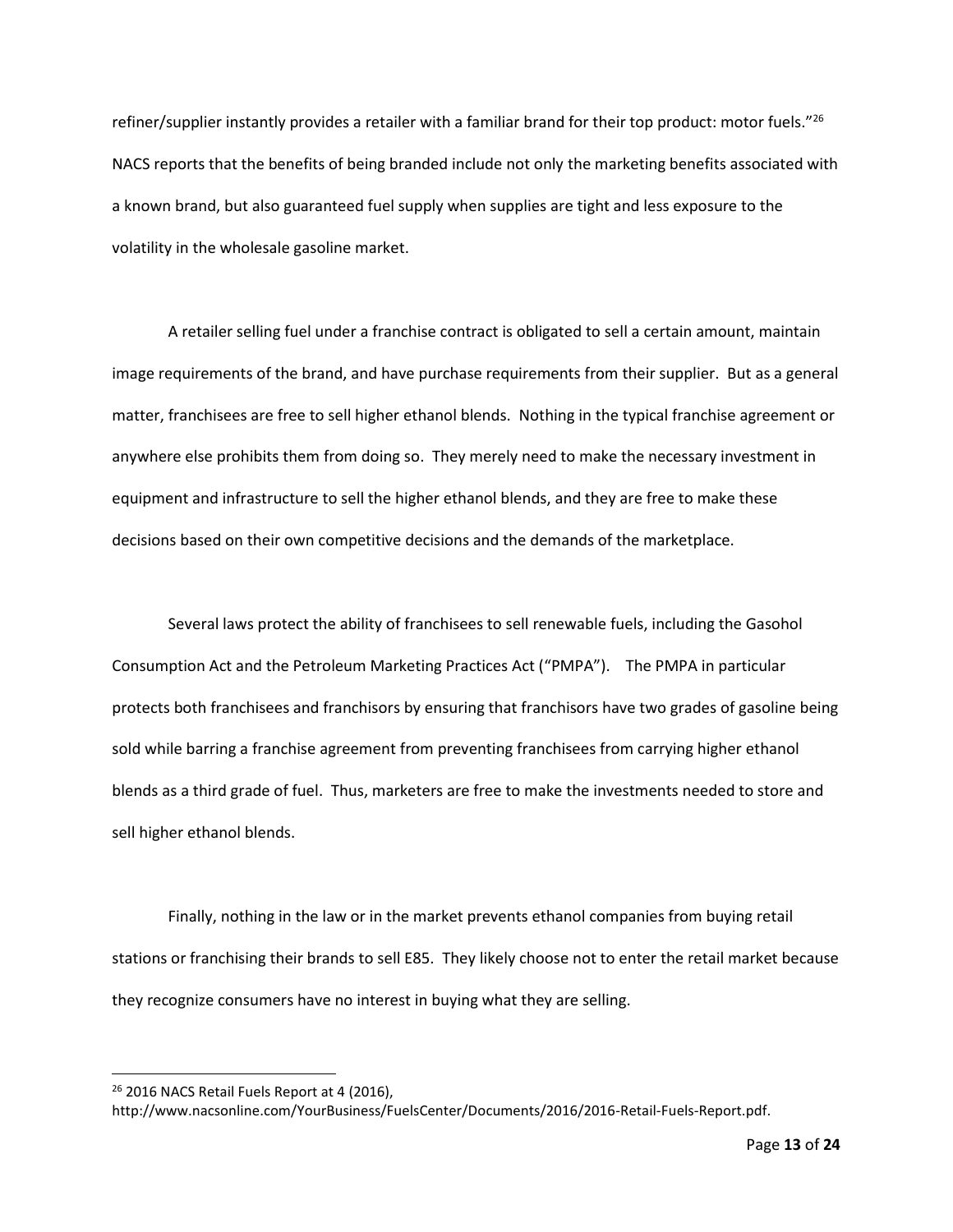#### *C. EPA Drastically Over-Estimates the Amount of E15 that Consumers will Use*

The sole remaining pathway to push more ethanol into the market to meet EPA's 2017 proposal is through E15. EPA has approved the use of E15 in model year 2001 and newer cars and light duty trucks, but not in older vehicles or in any smaller engines (e.g. lawnmowers, motorcycles, and boats). In approving E15, EPA determined that the fuel did not defeat the emissions control system of the cars it tested. However, EPA did not design or run tests to determine the impact of E15 on the full engine. When the fuel and auto industries ran their own testing, it was determined that E15 had the potential to harm other engine components.<sup>27</sup> As a result, auto makers have refused to warranty potential damage cause by E15 in all models prior to 2012 and have only recently started designing engines to handle E15. The auto fleet takes more than a decade to turn over, so many cars on the road today are not designed or warrantied to handle E15. The ethanol industry repeatedly makes the claim that E15 "is the most tested fuel on the planet" and claims that it is safe for a 15-year-old car because NASCAR uses E15. This argument has no merit. First, NASCAR has designed the multi-million dollar cars to use E15/98 octane and the engines are rebuilt after every race. The ethanol industry's logic is no different than saying rocket fuel can be used in a 2002 Camry. Moreover, regardless of what the ethanol industry claims, it does not change the fact that using E15 can terminate a car's warranty.

In addition to vehicle compatibility, there are also significant infrastructure barriers that are very similar to those presented by E85. Retailers are required to have compatible underground storage tanks ("USTs") and dispensing equipment. EPA regulates approximately 600,000 active USTs at about 215,000 sites in the U.S.<sup>28</sup> The Occupational Safety and Health Administration requires that all equipment used to dispense gasoline be certified for safety by a nationally recognized testing laboratory, such as

<sup>27</sup> *See, e.g.*, Coordinating Research Council , *Intermediate-Level Ethanol Blends Engine Durability Study* (April 2012). <sup>28</sup> Government Accountability Office, *Challenges to the Transportation, Sale, and Use of Intermediate Ethanol Blends*, GAO-11-513 at 9 (July 8, 2011).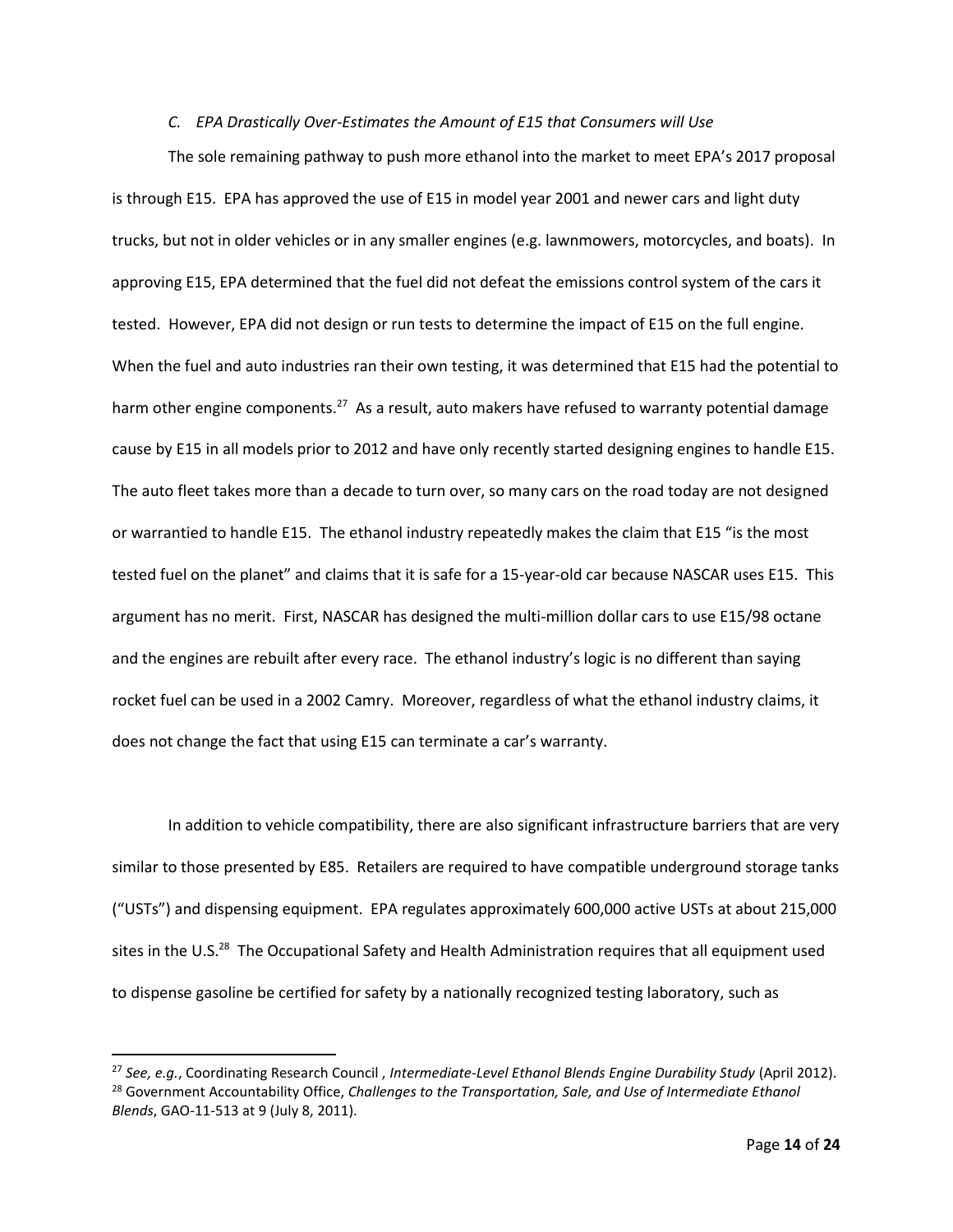Underwriters Laboratory. Additionally, in 2015, EPA promulgated new regulations that affirmatively require station owners to notify the state implementing agency of plans to sell greater than E10 and that in doing so, they must "demonstrate compatibility of UST system." Many station owners do not have complete records of USTs, which may be as old as 40 years old. As a result, stations are reluctant to take on the liability associated with selling incompatible fuel like E15. Of course, retailers and refiners alike are concerned about consumer misfuelling. EPA has done an inadequate job of making consumers aware of what E15 is and its approved uses, instead relying solely on a 4x4 inch label affixed to gas pumps.

There has been a low level of consumer education associated with E15. An estimated 95 percent of boats are filled at retail gas stations, but a 2016 Harris Poll commissioned by the Outdoor Power Equipment Institute found a startling 60 percent of consumers believe any gas sold at retail stations is suitable for all engines and products. Further, only 36 percent know E15 is harmful to some engines—with just five percent aware that its use in those engines is also illegal.

In addition, a recent Harris Poll found that fewer than half (47 percent) of respondents admit they check the fuel pump for warning labels. This is consistent with earlier findings from the Association for Consumer Research, showing that warning labels are "not effective in influencing consumers' perceptions of hazards and risks." Though the government is aware that the RFS is changing the makeup of the fuel supply, it has undertaken no serious education campaign—beyond requiring small warning labels on fuel pumps—to inform boaters and other consumers about the problems they may face from improper or accidental fueling.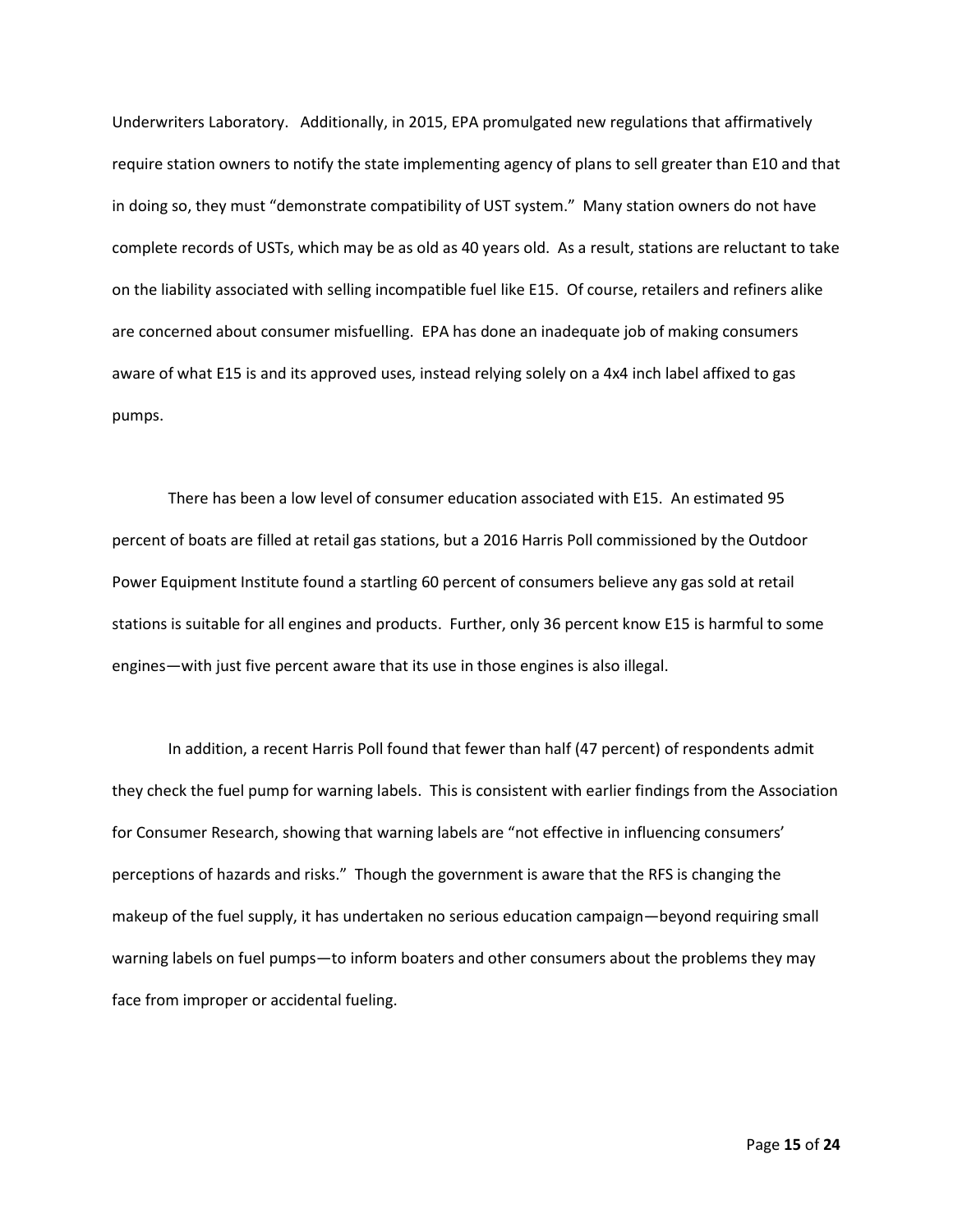As a result of the infrastructure compatibility and liability concerns associated with E15, very few retail stations offer the fuel. In fact, only 312 stations offer E15 despite EPA's assumption in the 2014-16 RFS rule that 700 stations would offer E15 in 2016. EPA goes on to increase its assumption for 2017 to 1700 stations, based not on market response, but on a federal government grant program in conjunction with state funding to have 1500 stations be able to offer higher ethanol blend fuels. <sup>29</sup> It is not clear how many will actually offer E15, E85, or both. Stretching this assumption even further, EPA assumes that under the most favorable conditions, these stations would add 600-800 million gallons of ethanol to the ethanol supply in 2017. Given the infrastructure and liability concerns associated with E15, EPA's assumptions about E15 demand in 2017 are not credible.

#### *D. EPA Drastically Over-Estimates the Amount of Biodiesel that the Market will Handle*

Biomass-based diesel is approved to meet the total renewable mandate. Last year, EPA finalized a 2016 biomass-based diesel requirement of 1.9 billion gallons and a 2017 requirement of 2 billion gallons. The record production for combined biomass-based diesel and renewable diesel was 1.9 billion gallons in 2015 and the U.S. is on pace to produce the same volume in 2016. However, EPA also assumes an additional 0.4 billion gallons of biodiesel to meet the proposed 2017 conventional biofuel requirement, and 0.3 billion gallons to meet the advanced biofuel requirement, for a total of 2.7 billion gallons of biodiesel. EIA is showing U.S. biodiesel capacity in place (excluding renewable diesel) of just under 2.1 billion gallons as of March 2016.<sup>30</sup> Although nameplate capacity of the biodiesel industry and imports combined suggest ample capacity, the simple fact is that the U.S. has never produced that much biodiesel in any year, raising the likelihood that greater imports would be required. EPA justifies this by taking an average annual increase in production since 2011, the year after RFS2 was implemented,

 $\overline{a}$ 

<sup>&</sup>lt;sup>29</sup> U.S. DEPT. OF AGRICULTURE BIOFUEL INFRASTRUCTURE PARTNERSHIP,

http://www.usda.gov/wps/portal/usda/usdahome?contentid=2015/05/0157.xml.

<sup>&</sup>lt;sup>30</sup> Energy Information Administration, Monthly Biodiesel Production Report, March 2016, <http://www.eia.gov/biofuels/biodiesel/production/>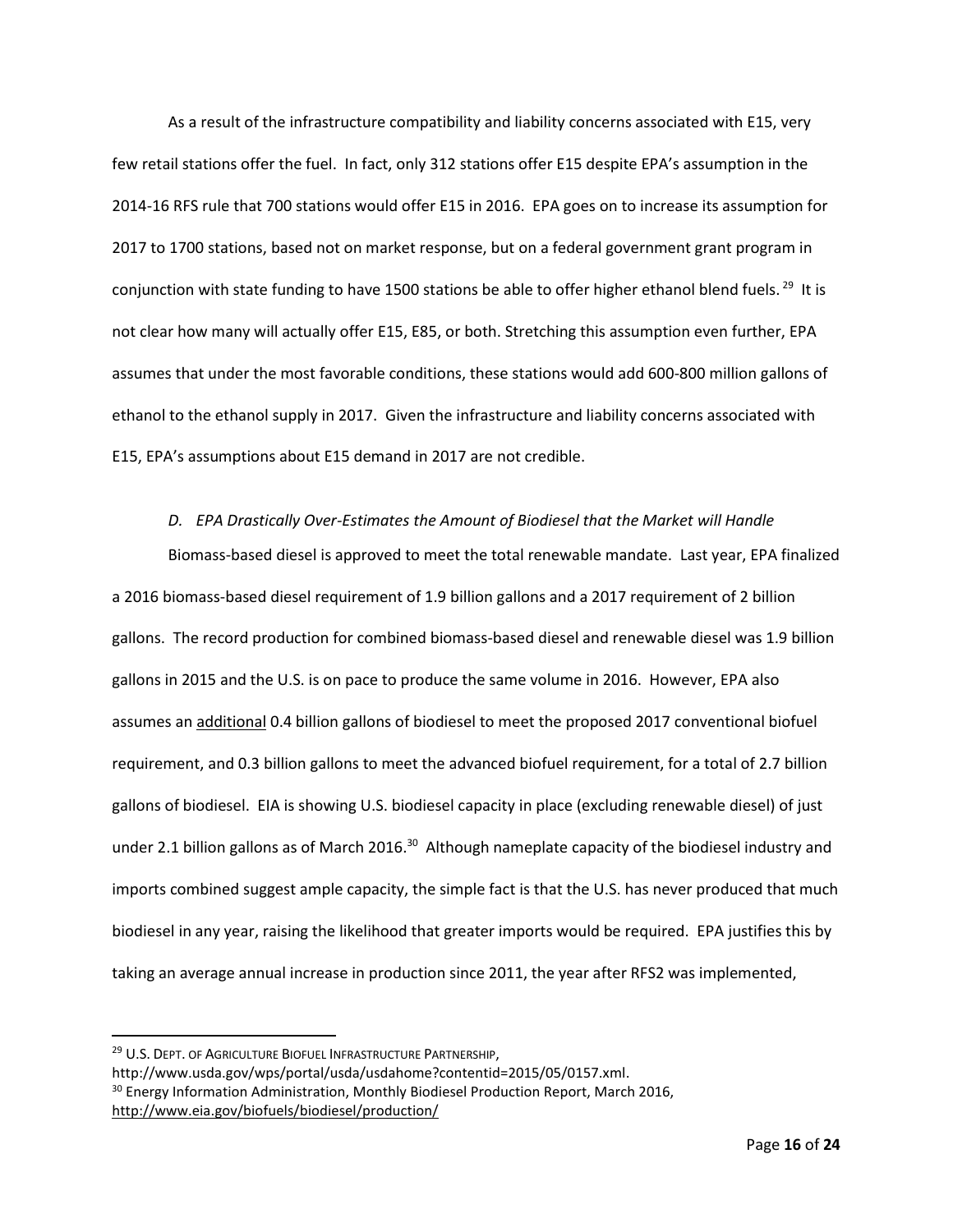dismissing the fact that the largest increases came before 2013, with subsequent increases showing significantly less growth.<sup>31</sup>

There are many factors restraining biodiesel production. In its 2017 proposed rule, EPA identifies local feedstock availability, production and import capacity, and infrastructure constraints (e.g. it requires specialized storage to prevent the fuel from gelling in cold temperatures).<sup>32</sup> An important factor to consider, however, is the sheer cost to consumers and taxpayers of forced biodiesel consumption. According to EIA, biodiesel is "significantly more costly than petroleum-based diesel under recent market conditions."<sup>33</sup> To put a finer point on it, EIA reported that "between August 2015 and January 2016, the difference between Gulf Coast spot market prices of biodiesel and petroleumbased diesel averaged \$1.25 per gallon."<sup>34</sup> EIA further estimated that "[b]ased on Chicago Mercantile Exchange soybean oil prices, the difference between biodiesel production cost and Gulf Coast diesel averaged \$1.15 per gallon between August 2015 and January 2016. For the month of January 2016 alone, when oil prices fell markedly, the difference between biodiesel production cost and Gulf Coast diesel averaged \$1.55 per gallon."<sup>35</sup>

Using these data, EIA estimated that using 1.9 billion gallons of biodiesel rather than the petroleum diesel will cost between \$2.2 - 2.4 billion in 2016 alone, and will be higher if biodiesel is used to meet the advanced or total biofuel targets.<sup>36</sup> This cost "is borne by both gasoline and diesel consumers. . ., by the Treasury, and by taxpayers more generally."<sup>37</sup> EPA's own analysis bears this fact

<sup>34</sup> *Id.*

- <sup>35</sup> *Id.* at 7.
- <sup>36</sup> *Id.*
- $37$  *Id.*

<sup>31</sup> 2017 Proposed Rule, *supra* note 18 at 34795

<sup>32</sup> *Id.* at 34791

<sup>33</sup> EIA Testimony, *supra* note 7 at 6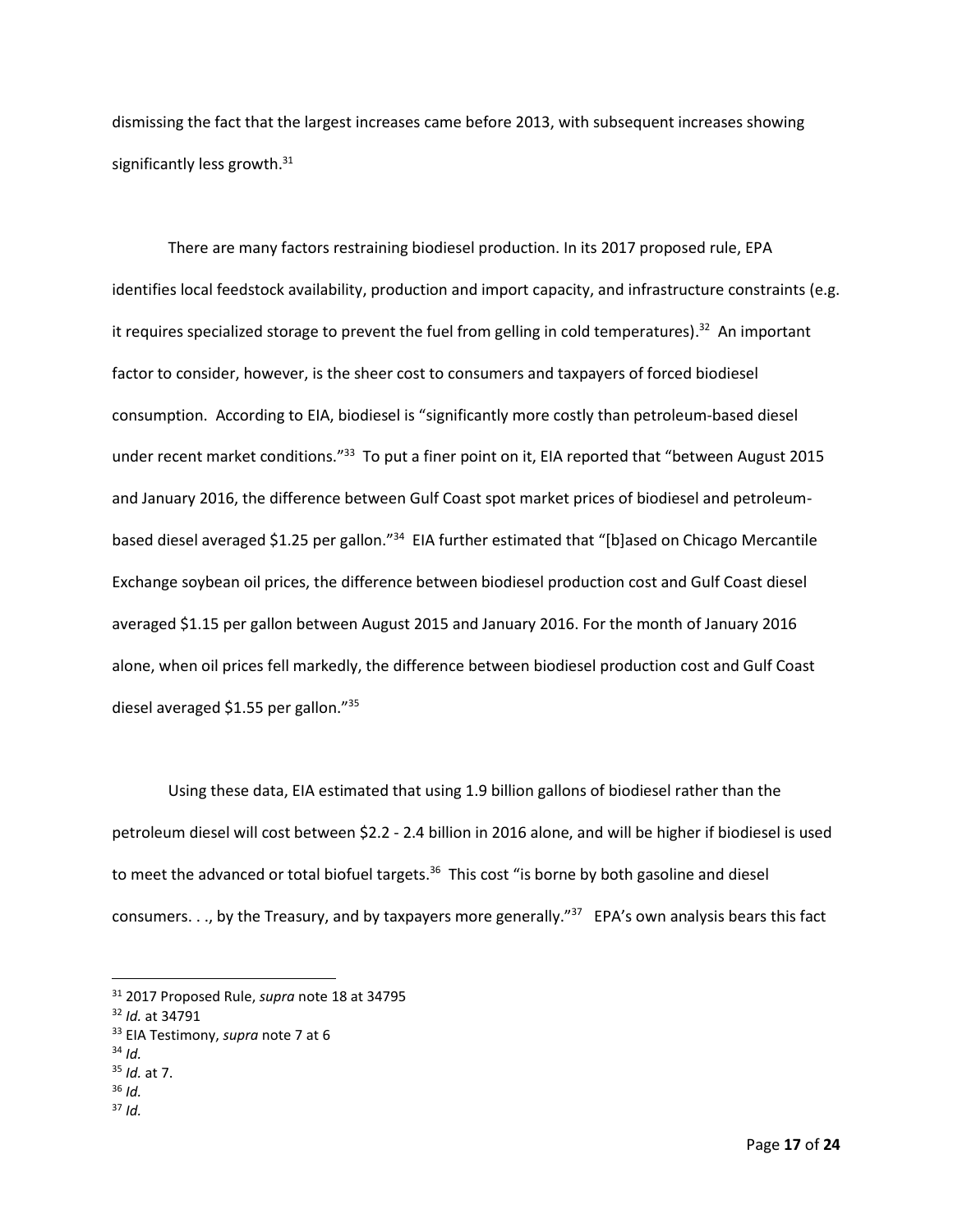out. In the 2017 proposed rule, EPA estimates that the incremental cost of using soybean biodiesel to meet the advanced biofuels standards will be \$453-683 million over 2015.<sup>38</sup>

Finally, biodiesel RIN fraud is also a problem and creates obstacles to compliance. Between 2011 and 2015, 154 million fraudulent RINs were identified. Not only did EPA punish refiners with fines for being unwitting victims of fraud, but also required refiners to purchase replacement RINs to account for the fraudulent credits. If additional fraud is identified in the coming months and years and EPA continues its past practice of requiring replacement, there will simply not be enough RINs to simultaneously meet the volume requirements and the replacement requirements.

#### *E. EPA Proposes an Infeasible Cellulosic Requirement*

The final category of renewable fuels is the cellulosic biofuel category. As previously discussed, there are very few gallons of cellulosic biofuels commercially available, much less available to meet EPA's aggressive increased standards. EPA proposes a 312 million gallon requirement for the 2017 standards. However, RIN generation through the first quarter of 2016 would only indicate approximately 141 million available credits, meaning EPA is assuming capacity will double between this year and next. There is no demonstrated ability of the cellulosic industry to meet that level of growth. In addition, more than 90 percent of the cellulosic requirement is being met through biogas generation, not through liquid transportation fuels. The biogas generation is available for RFS compliance purposes if it can be shown that the biogas was used in transportation, or burned for power generation that is subsequently used to power electric cars. In neither instance does a petroleum refiner distribute the fuel.

## *F. EPA Correctly Proposes to Maintain a Robust RIN Bank*

<sup>38</sup> 2017 Proposed Rule, *supra* note 18 at 34802.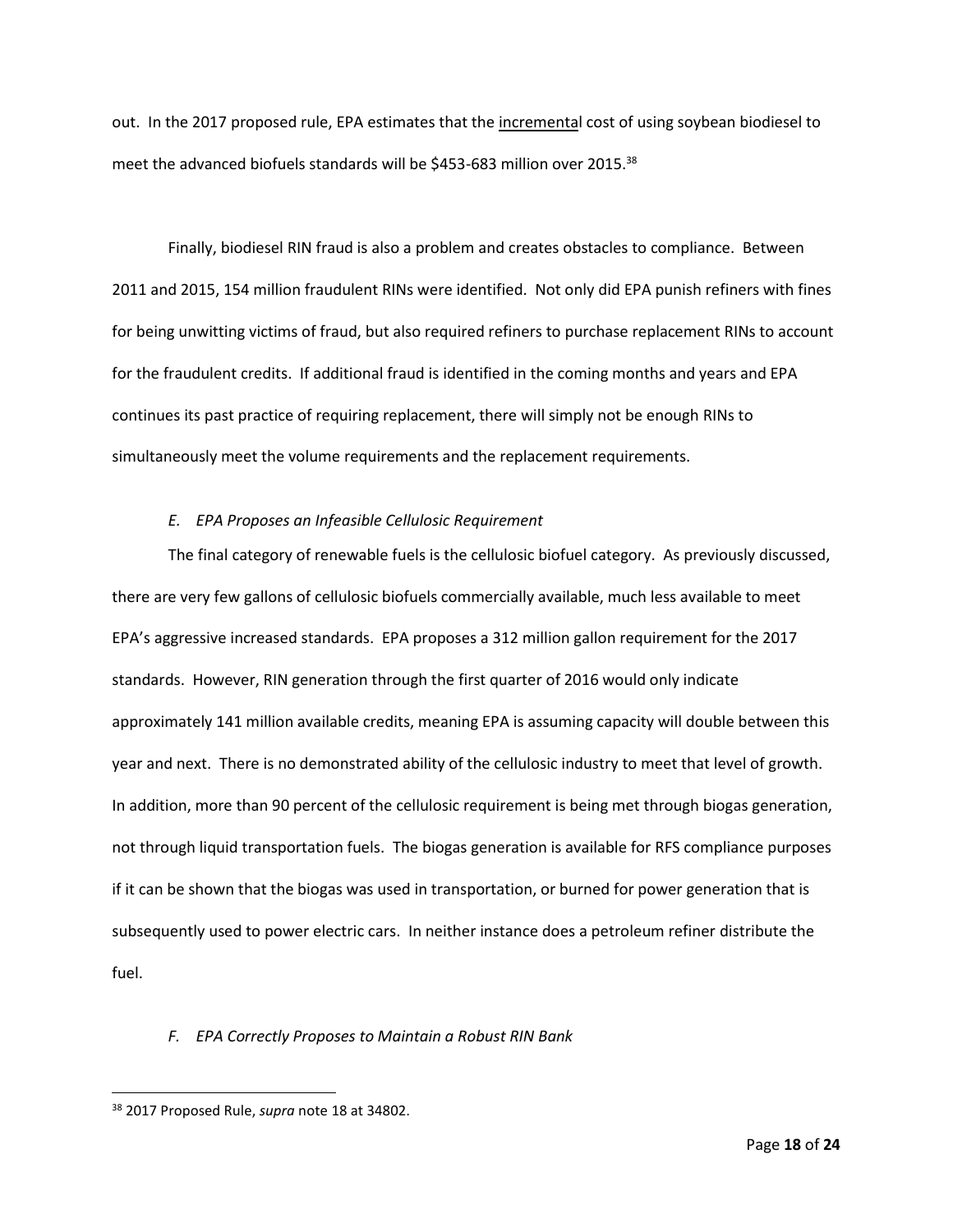Although EPA proposed overly aggressive targets for the 2017 RFS, we support the agency's

recognition of the vital importance of maintaining the RIN bank and not relying on it to propose 2017

standards. AFPM agrees with EPA's reasoning as articulated in the 2017 proposed rule:

The availability of carryover RINs is important both to individual compliance flexibility and operability of the program as whole. We believe that carryover RINs are extremely important in providing obligated parties compliance flexibility in the face of substantial uncertainties in the transportation fuel marketplace, and in providing a liquid and well-functioning RIN market upon which success of the entire program depends. As described in the 2007 rulemaking establishing the RFS regulatory program, and further reiterated in the 2014–2016 final rule, carryover RINs are intended to provide flexibility in the face of a variety of circumstances that could limit the availability of RINs, including weather-related damage to renewable fuel feedstocks and other circumstances affecting the supply of renewable fuel that is needed to meet the standards.<sup>39</sup>

AFPM supports EPA's proposal to maintain the RIN bank, but takes notice that the overly aggressive

volumes would necessitate obligated parties to draw down the RIN bank, thereby reducing liquidity in

the RIN market and making future years' standards increasingly fraught with peril. The blend wall, lack

of drop-in compliant fuels, and aggressive mandates virtually eliminate the potential to build RINs in the

future.

 $\overline{\phantom{a}}$ 

## *G. Summary Comparison and RIN Market Reaction*

Taken together, EPA's proposed 2017 standard is very aggressive and very likely unachievable,

as indicated by 2016 production to date. For example, RIN generation for the first quarter of 2016 would

imply 3.039 billion advanced RINs (cellulosic+biodiesel+other), compared to a 2016 requirement of 3.61

billion. This suggests that the biofuels industry will not produce enough volume to meet the 2016

standards, much less a further 400 million gallon increase for 2017.

<sup>39</sup> 2017 Proposed Rule, *supra* note 18 at 34789, 34793.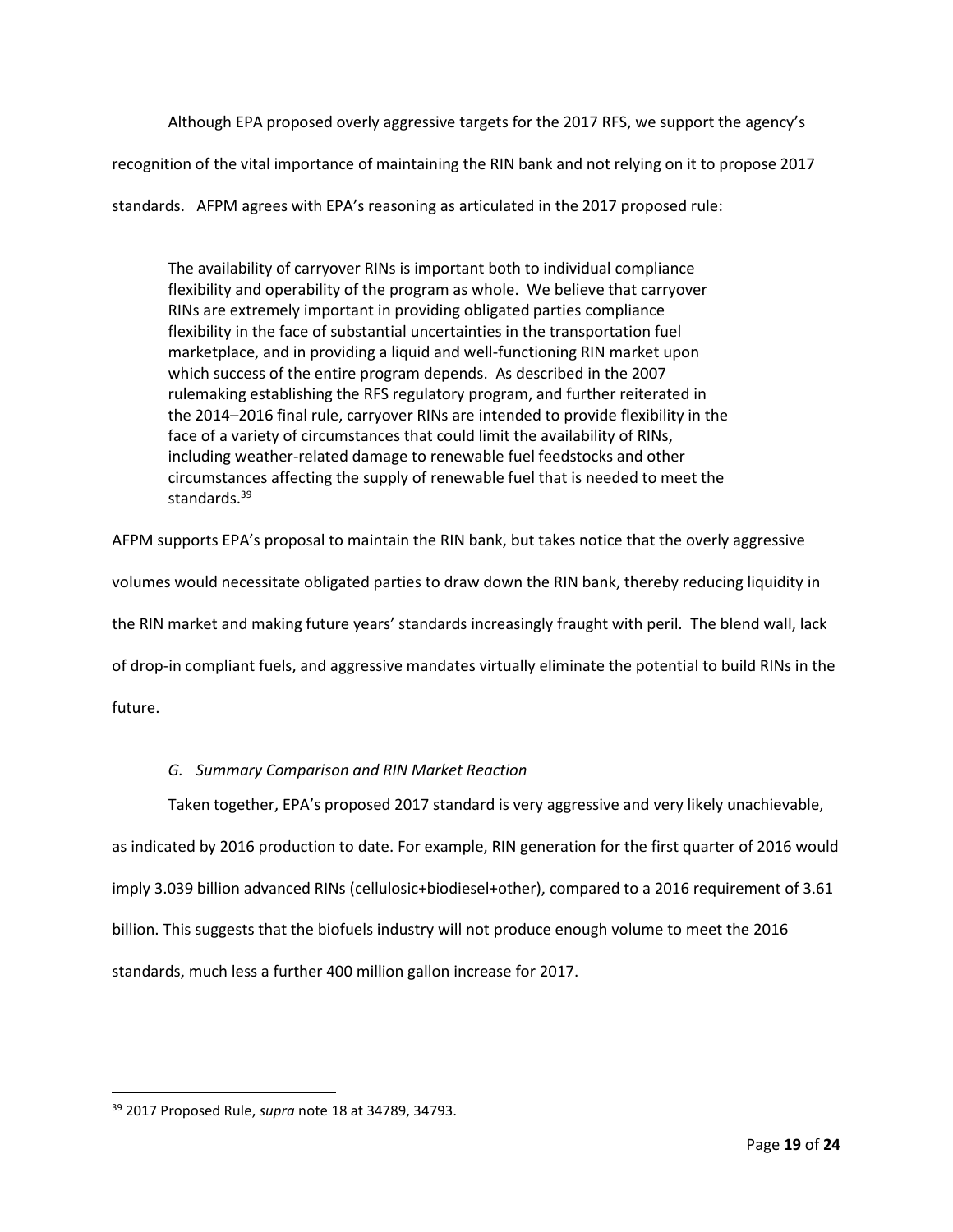Likewise, total renewable RIN production for 2016 is only on track to hit 17.625 billion RINs, well short of the 18.11 billion RIN obligation for 2016. The 2017 standard would increase that obligation to 18.8 billion, leaving obligated parties with few, if any, compliance options. As evident from the following graph showing D6 (ethanol) RIN prices, RIN prices have increased since EPA proposed the 2017 standards. As the chart shows, RIN prices increased dramatically in 2013, the year the market anticipated the blend wall would be breached. The volatility since 2013 is largely attributable to various EPA announcements, whether proposed rules, withdrawn rules, or promulgation of final rules.



### **III. Other Systemic Issues with the RFS Indicate the Need for Repeal or Significant Reform**

### *A. EPA is Chronically Late in Promulgating Annual Volumes*

EPA faces an enormously difficult task in implementing the RFS, and as a result has historically had difficulty finalizing timely annual rulemakings. EPA appears to be on track for a timely promulgation of the 2017 volumes. However, EPA's timely action in 2016 and (presumably 2017) was preceded by six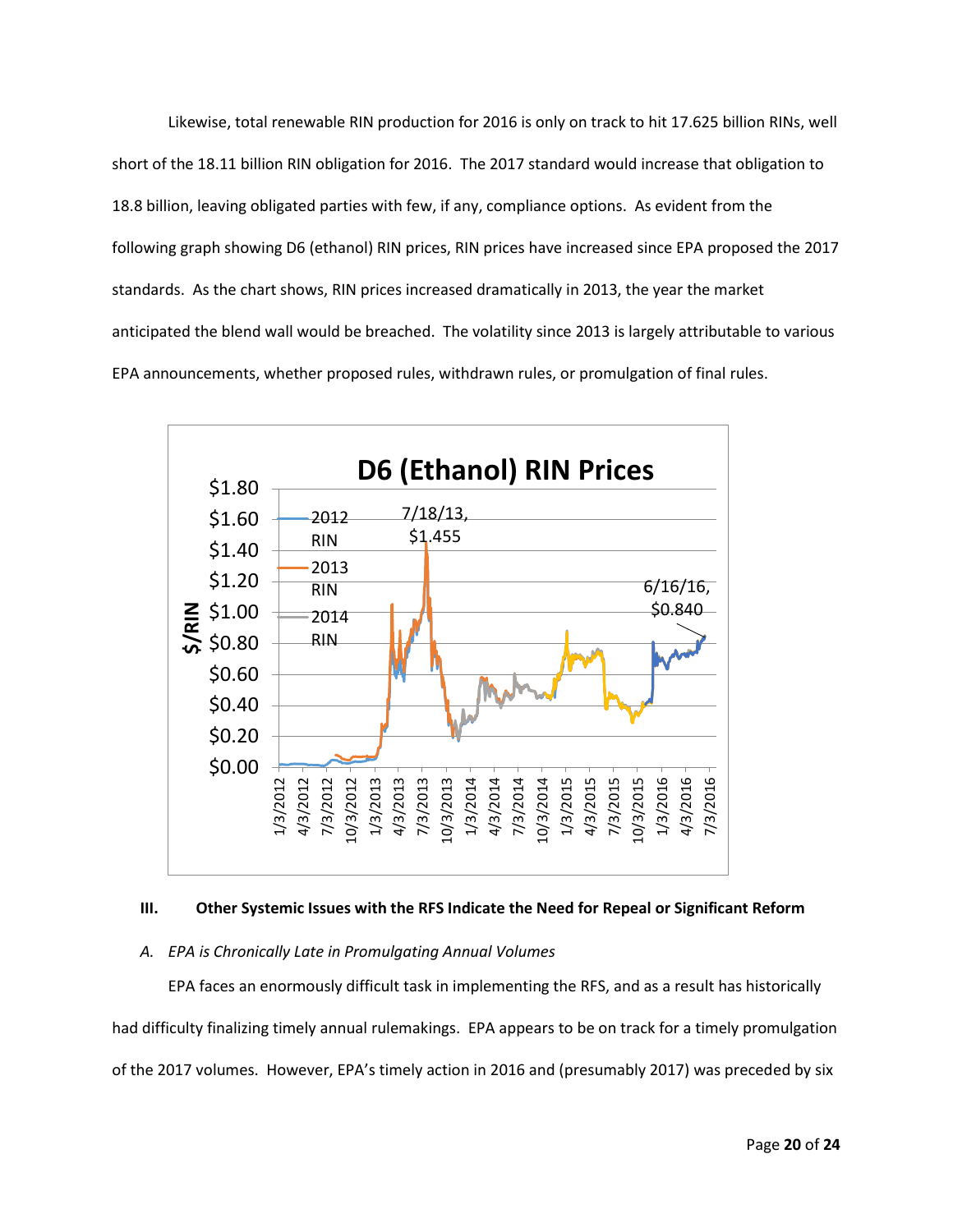years of late rules. In the case of the 2014 standards, obligated parties did not have notice of their obligation until two years after the standards were required by statute. The following chart summarizes the timing of the 2010-2015 rulemakings.

| RFS Compliance Year | Federal Register publication of | Number of days late compared |
|---------------------|---------------------------------|------------------------------|
|                     | final rule                      | with statutory schedule      |
| 2010 RFS            | March 26, 2010                  | 116 days late                |
| 2011 RFS            | December 9, 2011                | 9 days late                  |
| 2012 RFS            | January 9, 2012                 | 40 days late                 |
| 2013 RFS            | August 15, 2013                 | 258 days late                |
| 2014 RFS            | November 30, 2015               | 730 days late                |
| 2015 RFS            | November 30, 2015               | 365 days late                |

AFPM is pleased that EPA finalized the 2016 volumes on time and appreciates EPA's use of its waiver authorities reflecting the agency's recognition of the blend wall. However, it is a concern that some parties are challenging EPA's authority to utilize its waiver authorities. Should those parties succeed in their litigation, there will be tremendous pressure on fuel markets and consumers, leaving Congress with no option other than to repeal or reform the RFS.

#### *B. Congress Should Consider Consequences of Post-2022 Implementation and End the RFS*

In addition to the short-term issues posed by the blend wall and the administrative challenges with the RFS, AFPM urges the Committee to end the RFS before 2022. Because the statute does not specify volumes after 2022, many mistakenly believe that the mandates end. However, not only do the mandates continue in perpetuity, the statute provides wide discretion to EPA to determine what the volumes should be. In particular, EPA may set the standards at a level it deems appropriate (under restrictions noted in the next paragraph) provided it considers the following six factors: (1) environmental impacts; (2) energy security; (3) annual production rate of renewable fuels; (4) impact on infrastructure, including the sufficiency of infrastructure to deliver and use renewable fuel; (5) cost to consumers; and (6) other factors such as job creation, price and supply of agricultural commodities, rural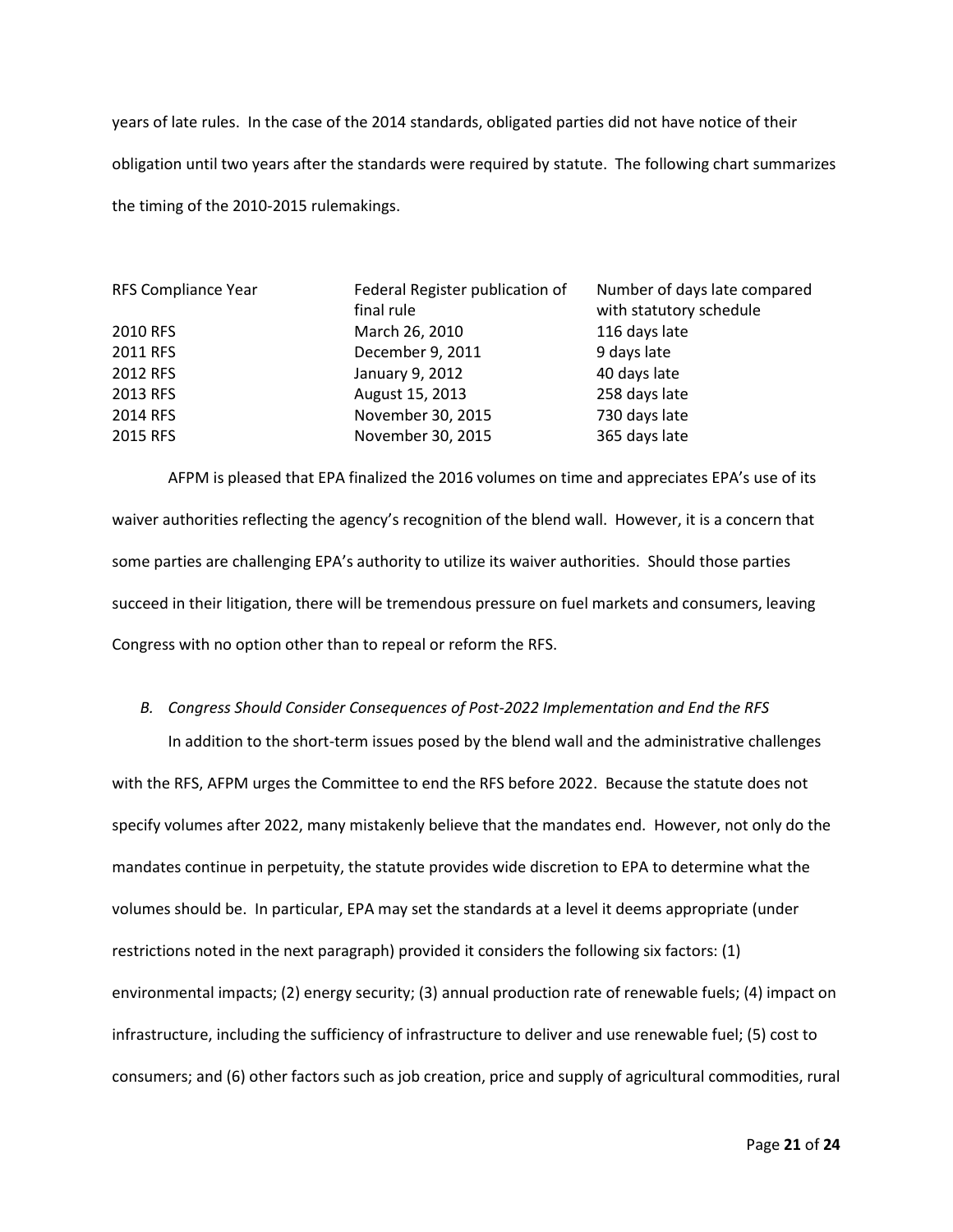development and food prices.<sup>40</sup> EPA must apply these factors in coordination with the Secretaries of Energy and Agriculture.<sup>41</sup> These are also the same factors that EPA currently now applies in setting biomass-based diesel standards each year.

The statute requires EPA to set the advanced biofuel volume standard at least the same percentage of the applicable volume in 2022.<sup>42</sup> It also requires that the cellulosic biofuel standards assume EPA will not need to issue waivers as it has in each year since the RFS was enacted.<sup>43</sup> Furthermore, the biomass-based diesel volume cannot be less than 1.0 billion gallons.<sup>44</sup>

AFPM supports full repeal of the RFS at the earliest possible time. However, an alternative solution would be for Congress to sunset the program after 2022. The biofuels industry would have had 17 years to get up and running and compete on a level playing field. Sunsetting the program in 2022 would also address any arguments about stranding assets.

## **IV. Recommendations to Congress**

The time has come for Congress to repeal the RFS program. Not only is RFS implementation unwieldy and unworkable, but the ultimate goals of the program are not being met. This multi-billion dollar subsidy program is a drain on the economy, impedes true innovation, prevents consumers from making meaningful choices about their fuel purchases, may be causing more environmental harm than benefit. Again, full repeal is AFPM's preferred remedy.

<sup>40</sup> *Id.*

<sup>41</sup> *Id.*

 $42$  42 U.S.C. § 7545(o)(2)(B)(iii).

 $43$  42 U.S.C. § 7545(o)(2)(B)(iv).

<sup>44</sup> 42 U.S.C. § 7545(o)(2)(B)(v).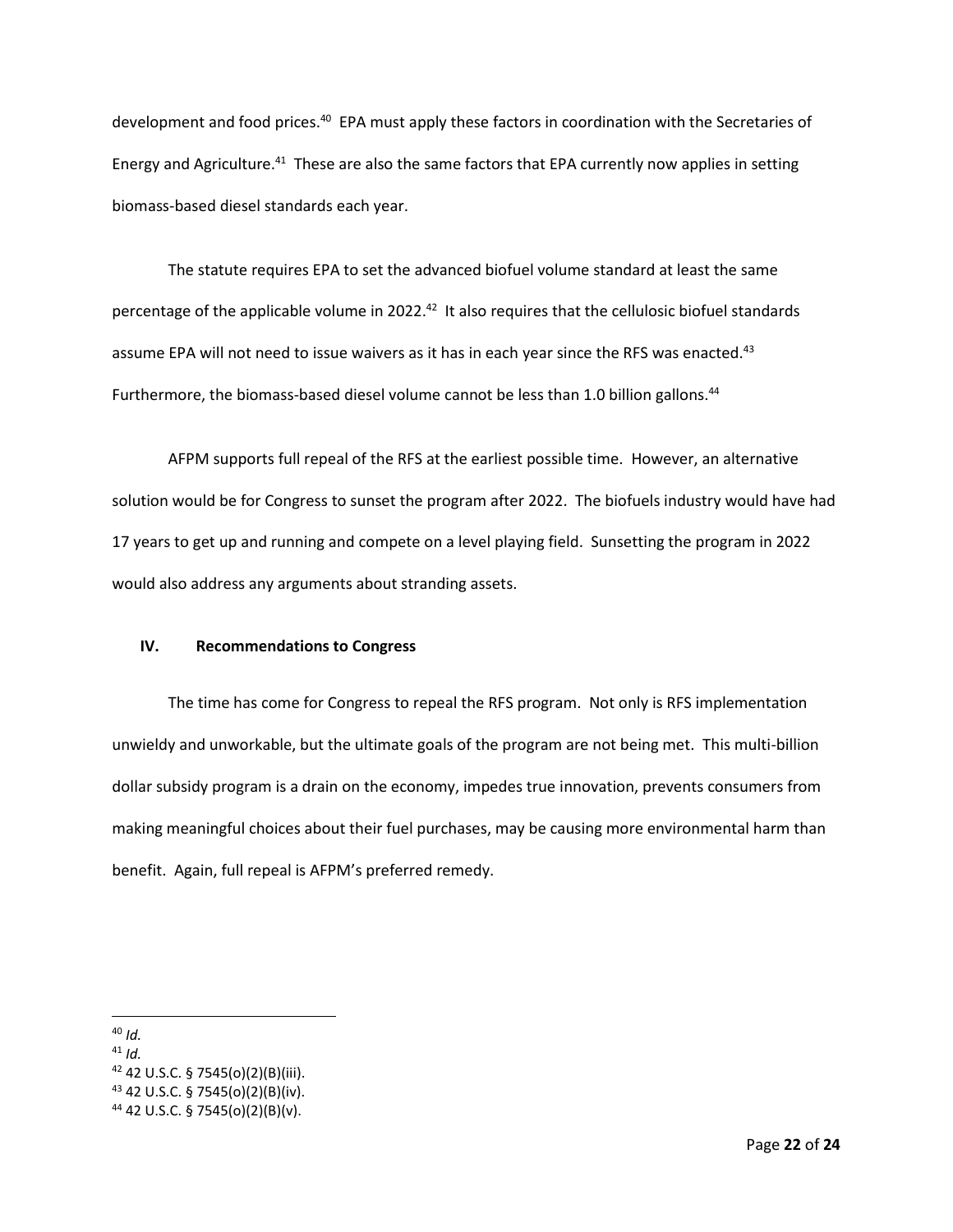However, AFPM also supports other measures that prevent the short-term problems from growing worse while Congress considers repealing this law. For example, AFPM would support legislation that meets the following:

#### **1. Cap Ethanol Content in Gasoline as a Function of the RFS at 9.7 Percent or Less.** AFPM

supports a 9.7 percent cap on mandated ethanol content. The cap has a number of virtues. First, it would allow consumers continued access to at least some ethanol free gasoline and prevent mandated use of higher ethanol blends. Second, it would preserve some liquidity in the RIN market. In AFPM's analysis of the RIN market, it became apparent that the increases in RIN prices occurred after the average ethanol content exceeded 9.7 in 2013. Third, it would account for measurement disparities at the terminal rack and historical differences between EIA projections and actual demand.

It is important to recognize what a 9.7 percent ethanol cap would not do. First, by allowing more than 13.8 billion gallons of mandated ethanol demand in 2017, it would essentially freeze in place current usage. It would not prohibit higher consumption in a free market or disallow the nearly billion gallons of corn ethanol exports that are on track to occur this year. In other words, it will not disadvantage ethanol producers or rural America. It would also not affect drop-in biofuels, biodiesel, or indeed any non-ethanol biofuel. In other words, it is a targeted approach to the discrete problem of the blend wall.

### **2. Put a Consequence in Place if EPA Misses its Statutory Deadlines**

Congress should also enact a consequence in the event EPA begins to miss its statutory deadlines. In particular, if EPA misses its November 30<sup>th</sup> deadline to timely promulgate a standard, the standard should automatically be set at the previous year's standard. This would